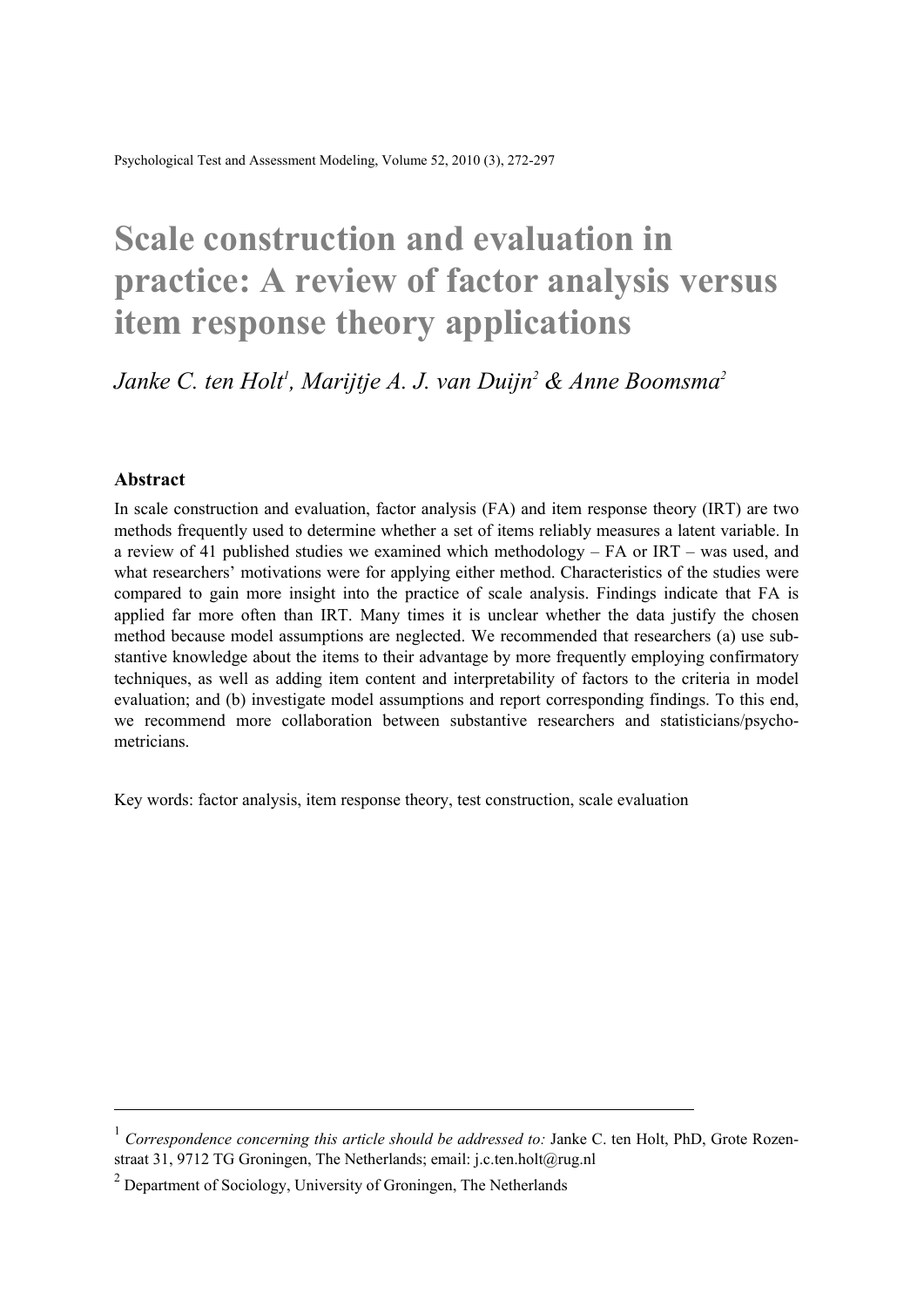In the process of scale construction and evaluation, statistical modeling is used to assess the extent to which a group of items can be considered to measure the latent variable(s) researchers are interested in. Factor analysis (FA) and item response theory (IRT) are two types of models used for scale analysis. In the present study we aim to evaluate the use of FA and IRT for the construction and evaluation of scales and tests in practice. Of primary interest is the researchers' motivation for choosing either methodology. It is of secondary (methodological) interest to investigate how the chosen analysis is performed and what results are reported.

The theoretical relationship between FA and IRT has been well documented (Takane & De Leeuw, 1987; see also Kamata & Bauer, 2008, and Mehta & Taylor, 2006), demonstrating that certain variants of FA and IRT are equivalent, thus enabling the computation of FA model parameters from IRT parameters and vice versa (see Brown, 2006, p. 398 ff., for a comprehensive demonstration). Furthermore, in past research, the results of FA and IRT have been compared on simulated data (e.g., Knol & Berger, 1991; Wirth & Edwards, 2007), on empirical data (e.g., Glöckner-Rist & Hoijtink, 2003; Moustaki, Jöreskog,  $\&$  Mavridis, 2004), or on both simulated and empirical data (e.g., Jöreskog  $\&$ Moustaki, 2001). FA and IRT have also been compared in their usefulness for investigations of measurement equivalence (e.g., Meade & Lautenschlager, 2004; Raju, Laffitte, & Byrne, 2002; Reise, Widaman, & Pugh, 1993). An overview of these studies will not be given here. Instead, the present study focuses on what is done *in the practice* of scale development: What method is used, why is it used, and how is it used? We thus provide a descriptive overview of the current status of scale construction and evaluation. We will also consider whether and where there is room for improvement.

We conducted a review of a sample of published articles. We first searched for journals in the fields of psychology and education that contain many articles reporting on the construction or evaluation of a scale as the main topic. *Psychological Assessment* (PA), *European Journal of Psychological Assessment* (EJPA), and *Educational and Psychological Measurement* (EPM) met this criterion. In these journals, all articles concerning scale construction or evaluation published in 2005 were selected for review, yielding a total of 46 articles. In the majority of articles, either a FA or an IRT analysis was conducted. Six articles that contained other analyses were excluded from this review, due to their lack of relevance for the present comparison. Three of these articles concerned a reliability generalization analysis (cf. Vacha-Haase, 1998). In the other three articles, a classical test theory (CTT) analysis, a generalizability analysis, and a multidimensional scaling analysis were performed, respectively. Of the remaining 40 articles, one contained separate analyses of two distinct scales, both of which were included in this study. Hence, a total of 41 studies were selected for consideration.

First, we describe how often each model is applied. Second, explicit motivation given for model choice is discussed. Third, an attempt is made to reveal implicit motives by examining various characteristics of the data and the models. Fourth, we review how the statistical analyses were performed and reported upon. Finally, the findings of our study are summarized and discussed.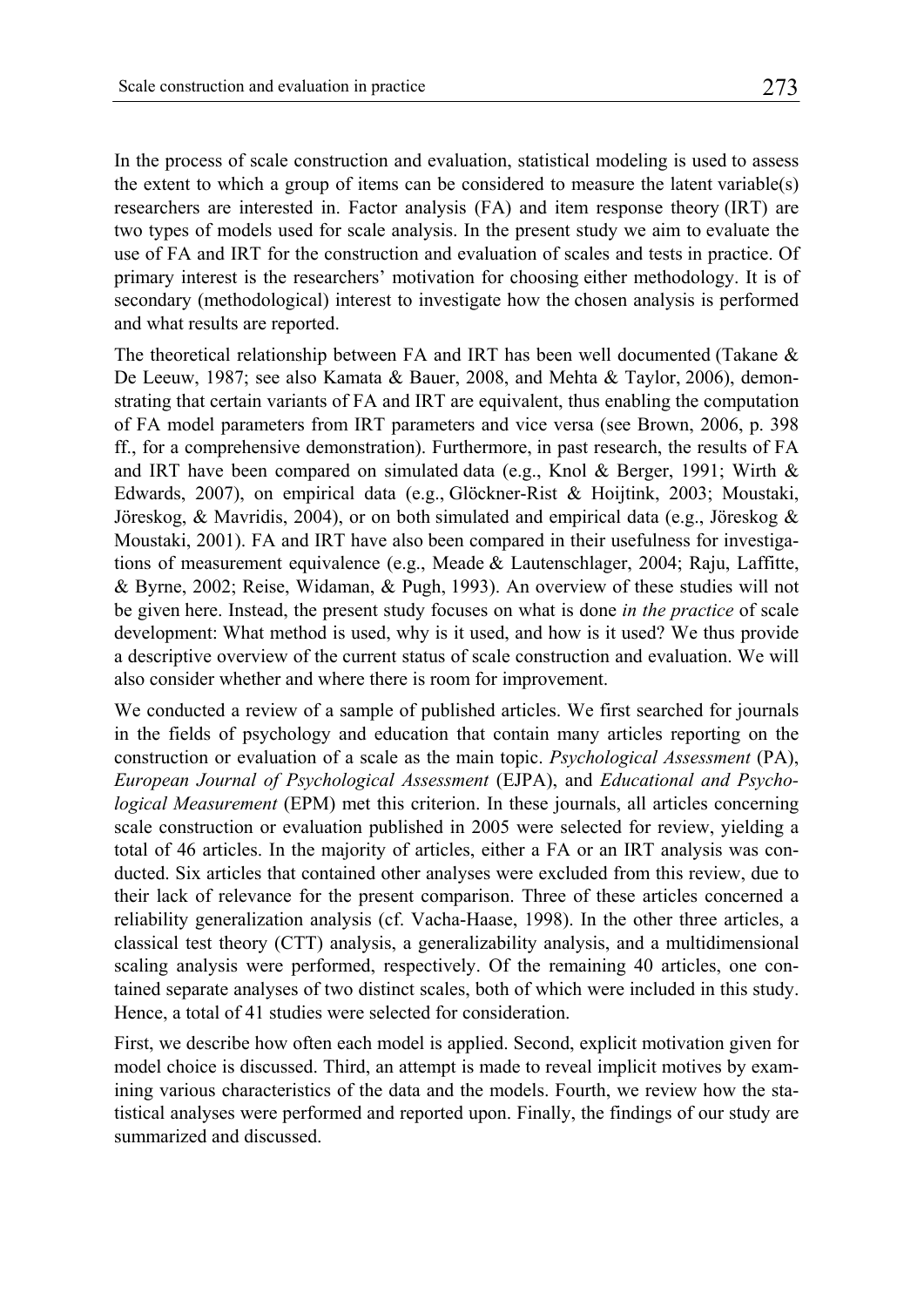## **Applied model**

FA, IRT, and both FA and IRT are applied in 32 (78 %), six (15 %), and three (7 %) studies, respectively, illustrating the dominance of FA in the practice of scale analysis. These and all percentages mentioned hereafter, refer to all 41 studies included in the review.

In four FA studies, the applied model has an equivalent IRT counterpart. In these studies, the model is estimated using polychoric correlations, which is equivalent (cf. Takane  $\&$ De Leeuw, 1987) to using the 2-parameter normal-ogive IRT model (Birnbaum, 1968), or, for polytomous items, the graded response model (Samejima, 1969), either in the normal-ogive or the logistic form; the latter with a scaling constant for approximating the normal distribution function by the logistic (cf. Molenaar, 1974). For none of the models applied in the IRT studies does an FA equivalent exist. Of the three studies where both FA and IRT are applied, there are two cases that use equivalent models. In one case (Vigneau & Bors, 2005), the Rasch IRT model is applied to dichotomous items. This is equivalent (except for the logistic/normal approximation) to applying a factor model to the matrix of tetrachoric correlations, and restricting all loadings to be equal. In the other case (Wang & Russell, 2005), the graded response IRT model is applied.

In the remainder of the paper, we distinguish between FA and IRT in accordance with the authors' terminology. We do so to emphasize the practice as it is presented by the researchers, and because there are only a few studies with equivalent FA and IRT models (six of the 41 studies). Table 1 provides an overview of a number of aspects of the studies that are discussed.

## **Explicit motives for model choice**

The first step in gaining information about researchers' motives for applying a certain model is to simply record what investigators themselves say about their motivation. Unfortunately, that is not much.

We distinguish studies where some motives are given for the selection of a (sub)model from studies where no motives are given at all. In addition, we distinguish studies where the model choice is discussed in detail, mentioning both FA and IRT, our primary interest.

In 24 studies (59 %), no motives whatever for model choice are given. In 14 studies (34 %), some motives are given concerning the choice of the model. In four of the six IRT studies, the benefits of IRT over CTT are described. In some FA studies, the choice of exploratory FA (EFA) versus confirmatory FA (CFA) is defended. Arguments provided in favor of EFA are: "A small items-to-subjects ratio," "not expecting to replicate a factor structure," and "the absence of a previous factor-analytically derived factor structure." Arguments provided in favor of CFA are: "the need for an in-depth analysis of the hypothesized factor structure of the scale," "the possibility of testing a theoretical model," and of "testing competing models by means of comparative fit indices."

In three of the reviewed studies (7 %), the model choice is motivated, mentioning both FA and IRT. In two of these (Vigneau & Bors, 2005; Wang & Russell, 2005) both FA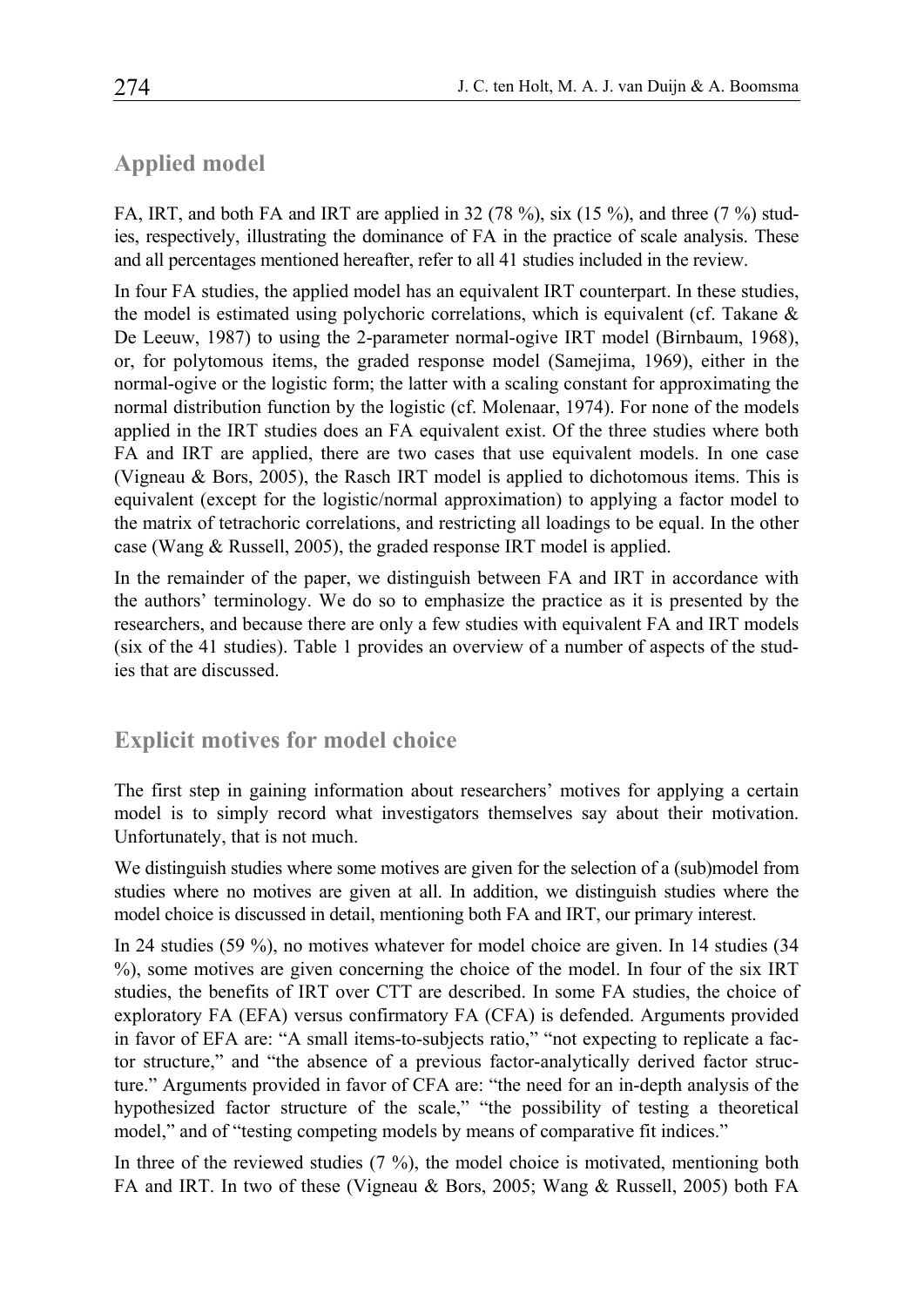and IRT are applied, in the other one (Hong & Wong, 2005) only IRT is applied. Vigneau and Bors (2005) and Hong and Wong (2005) both mention a skewed item response distribution as an argument for applying the Rasch model, because it is "insensitive to the shape of the item distributions," whereas in standard (i.e., linear) FA, items are assumed to have a multivariate normal distribution if maximum likelihood (ML) estimation is employed.

Because studies where both FA and IRT are applied are of particular interest for the present comparison, we briefly describe each of them. Vigneau and Bors (2005) do not state clearly why they use *both* FA and IRT. It is mentioned that "the IRT model is better suited for the analysis of the dichotomous data." They do not explain why FA is also performed, but perhaps they also want results comparable to previous studies. They perform three separate factor analyses: on product-moment, tetrachoric, and corrected phi-correlations (phi/phi<sub>max</sub>), which, as they note, have all been used before for the scale under investigation. In this study, based on the FA results, it cannot be decided whether the data are one- or two-dimensional, whereas the IRT analysis indicates that a unidimensional model does not describe the data well.

Clark, Antony, Beck, Swinson, and Steer (2005) apply IRT at an exploratory stage of scale construction. They determine item discrimination at various levels of the latent variable by graphically examining item response functions. Although not explicitly mentioned, from the references given it can be deduced that Ramsay's (2000) Testgraf model is used here. The structure of the scale is investigated with a principal component analysis. Clark et al. do not elaborate on their reasons for applying both FA and IRT.

Wang and Russell (2005) perform a differential item functioning (DIF) analysis, i.e., an inspection of whether items function equivalently in different populations of respondents. They describe FA and IRT as "complementary approaches," with IRT better suited for testing equivalence of item parameters (see also Meade & Lautenschlager, 2004), and FA more appropriate for multidimensional model testing. It is remarkable that the CFA is applied on product-moment correlations rather than polychoric correlations, since the latter would be equivalent to the graded response IRT model that was used. In fact, this relationship is never mentioned in the study.

Since model choice is not explicitly motivated in the majority of the studies, we next discuss a number of study characteristics – including aims, some descriptive statistics, and software use – in the hope of revealing some implicit motivations.

# **Characteristics of the data and applied models**

## **Comparison of characteristics of FA and IRT studies**

We classify the 41 studies in our analysis into five types, based on their primary aims: evaluation, new scale, translation, DIF, and short form. In 18 of the studies (44 %), an existing scale is evaluated. The focus of these studies is usually on the latent variable structure of the data, examining which items are substantially associated with each other,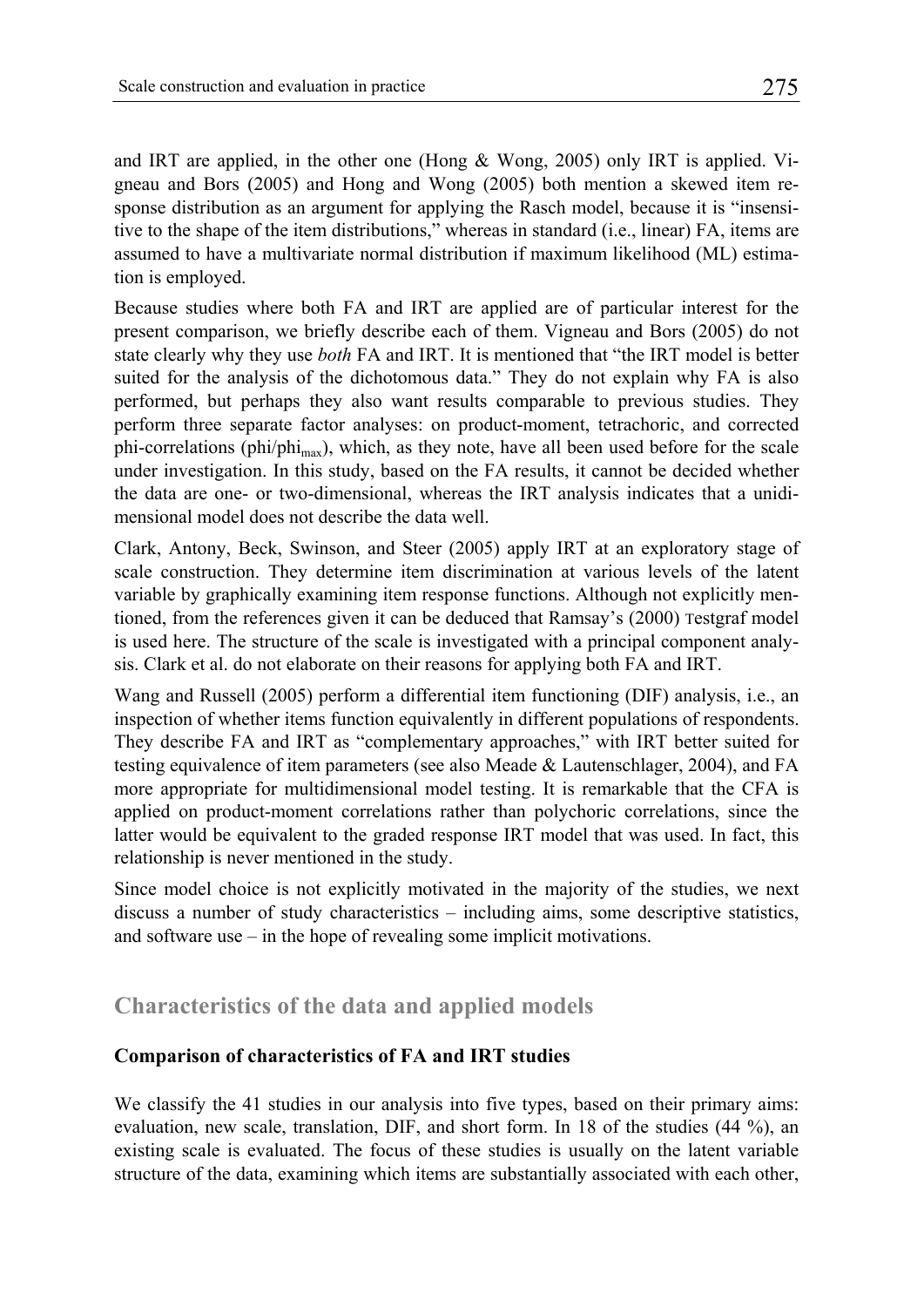indicating that they measure the same construct. Another interest of these evaluation studies is to estimate how reliably the items measure the latent variable.

In 10 of the studies (24 %), a new scale is constructed. Researchers in these studies often report the process of writing a large number of items, followed by a systematic reduction of the item set in a number of steps, one of which is a psychometric evaluation by means of FA and/or IRT.

In eight of the studies  $(20 \%)$ , a scale is translated and the psychometric properties of this translated scale are analyzed. In three studies (7 %), a DIF analysis is performed to investigate whether items in the scale are responded to differentially by distinct groups of participants. Finally, in two studies (5 %), a short form of an existing scale is constructed and analyzed, with the goal of creating a compact version of the scale consisting of only a small number of items.

From Table 1 it can be seen that the type of study is not clearly related to the type of analysis being performed: The relative frequency of the application of FA and IRT is the same for new scale, evaluation, and translation studies. One could argue that in DIF and short-form studies, IRT is applied more often, but these types of studies occurred too infrequently in this sample to draw any general conclusions.

The number of item categories varies from two to eight. As is apparent from Table 1, 5 point scales are most popular for FA studies, but other numbers of categories are also common. IRT studies and dichotomous items are not strongly associated, contrary to what might have been expected. In one study, items vary in the number of categories, and in two studies no information about item categories is provided.

Thirty-four of our studies (83 %) consider multidimensional scales, ranging from two to 15 dimensions. In six of these, multiple models with varying numbers of dimensions are tested. Seven studies (17 %) consider unidimensional scales. These include one FA study and five of the six IRT studies. It seems that, in practice, IRT is primarily applied to investigate unidimensional scales.

The ratio of number of items to number of factors varies between 4 and 36 with a median of 8. In most studies, each factor is represented by five to 15 items. This number is well above the recommended minimum of four or five items per factor for small samples (Marsh & Hau, 1999; Marsh, Hau, Balla, & Grayson, 1998). In the IRT studies, the item/factor ratio is larger than in the FA studies. A confounding factor could be the number of dimensions in the model, as a smaller number of factors with a fixed number of items increases the item/factor ratio.

The sample sizes in the studies vary between 118 and 9,160 with a median of 553. There are no noticeable differences between FA and IRT studies here, other than that more extreme values are encountered in FA studies, but this could be a result of the greater number of FA studies in the sample of articles. Because of the large variation in sample size and the limited number of studies, it is not possible to make any generalizations beyond the reviewed studies about the differences in sample size between FA and IRT studies.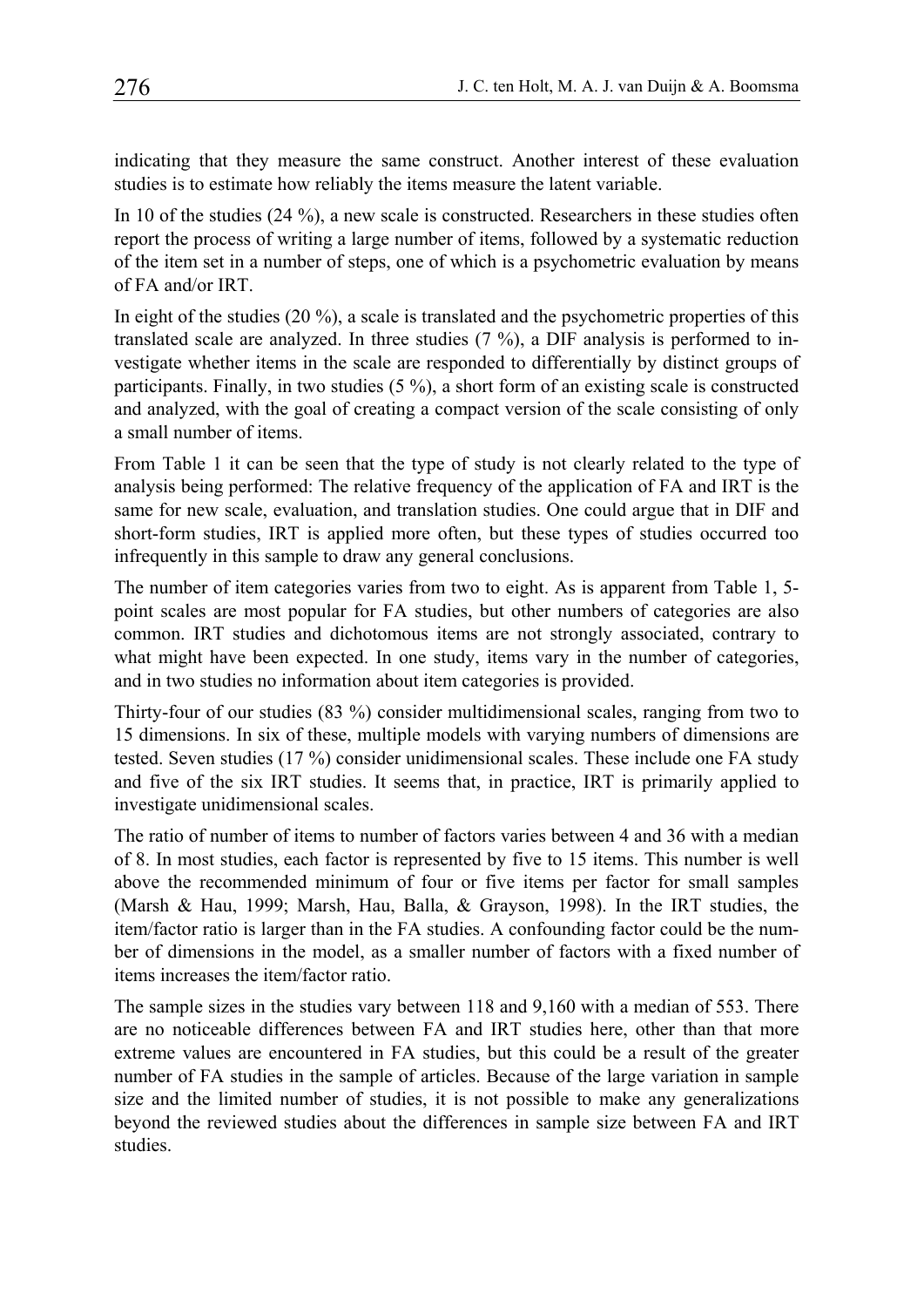|                              | Type of applied analysis |                         |                |
|------------------------------|--------------------------|-------------------------|----------------|
|                              | FA                       | <b>IRT</b>              | FA & IRT       |
| Characteristic               | $(n = 32)$               | $(n = 6)$               | $(n = 3)$      |
| Motives provided             |                          |                         |                |
| no                           | 24                       |                         |                |
| some                         | 8                        | 5                       | $\mathbf{1}$   |
| explicit                     |                          | 1                       | $\overline{c}$ |
| Type of study                |                          |                         |                |
| Evaluation                   | 15                       | $\overline{2}$          | $\mathbf{1}$   |
| New scale                    | 8                        | $\mathbf{1}$            | $\mathbf{1}$   |
| Translation                  | $\overline{7}$           | 1                       |                |
| DIF                          | 1                        | $\mathbf{1}$            | $\mathbf{1}$   |
| Short form                   | $\mathbf{1}$             | $\mathbf{1}$            |                |
| # Item categories            |                          |                         |                |
|                              | 3                        | $\mathbf{1}$            | $\mathbf{1}$   |
| $\frac{2}{3}$                | $\overline{\mathbf{3}}$  |                         | $\,1$          |
| $\overline{4}$               | 5                        | $\overline{2}$          | $\,1$          |
| 5                            | 8                        | 1                       |                |
| $6 - 8$                      | 10                       | $\mathbf{1}$            |                |
| varying <sup>a</sup>         |                          | $\mathbf{1}$            |                |
| no info                      | 3                        |                         |                |
| # Dimensions                 |                          |                         |                |
| $\mathbf{1}$                 | 1                        | 5                       | $\mathbf{1}$   |
| $\overline{c}$               | $\overline{4}$           |                         | 1              |
| $\overline{\mathbf{3}}$      | 8                        |                         |                |
| $\overline{4}$               | $\overline{4}$           |                         |                |
| 5                            | 3                        |                         | 1              |
| $6 - 15$                     | 6                        | $\mathbf{1}$            |                |
| varying <sup>b</sup>         | 6                        |                         |                |
| Item/factor ratio            |                          |                         |                |
| median                       | 7.3                      | 18.0                    | 12.6           |
| (MAD) <sup>c</sup>           | (1.67)                   | (3.00)                  | (0.10)         |
| Sample size                  |                          |                         |                |
| min.                         | 118                      | 205                     | 506            |
| max.                         | 9160                     | 4306                    | 2151           |
| median                       | 577                      | 982                     | 512            |
| (MAD)                        | (368)                    | (740)                   | (6)            |
| Respondent/item ratio        |                          |                         |                |
| median                       | 17.9                     | 41.9                    | 20.5           |
| (MAD)                        | (10.16)                  | (33.10)                 | (6.42)         |
| Exploratory vs. confirmatory |                          |                         |                |
| expl.                        | 8                        | $\overline{\mathbf{c}}$ |                |
| conf.                        | 13                       | $\overline{4}$          | $\mathbf{1}$   |
| both                         | 11                       |                         | $\overline{c}$ |

**Table 1:**  Overview of Study Characteristics

*Note.* Numbers in the table represent frequencies of studies, except for the row entries min., max., median, and MAD.

<sup>a</sup>A scale consisting of items that differ in the number of categories. <sup>b</sup>Models with various numbers of dimensions are tested. <sup>c</sup>MAD: median absolute deviation from the median.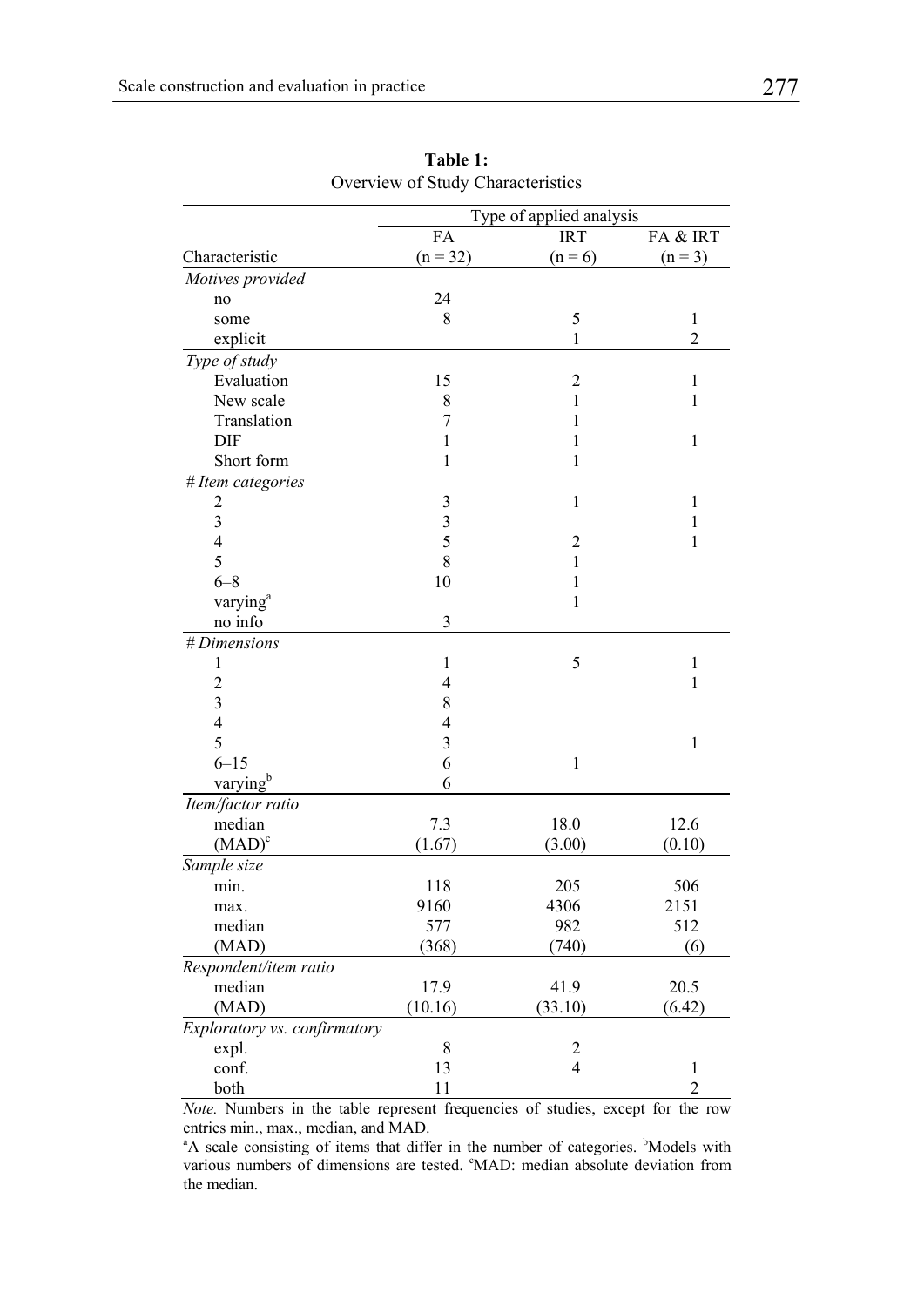The ratio of number of respondents to number of items varies between 4.6 and 1,077 with a median of 18.6. In most studies, there are about 20 respondents per item. This number surpasses the ratios of 5 or 10, recommended as lower bounds in the literature (Bentler, 1989; Mueller, 1996; Nunnally, 1978). It should be noted, though, that such guidelines are too simple. As Brown (2006, p. 413 ff.) notes, many more characteristics of the data and the model should be taken into account to determine a sufficient number of respondents for proper inference. The number of estimated parameters, to name one, is greater for IRT models than for standard factor models, the former thus requiring more respondents. Brown suggests choosing a sample size by conducting a power analysis, using either the method proposed by Satorra and Saris (1985) or a Monte Carlo method, in both cases selecting the sample size associated with an 80 % likelihood of rejecting a false null hypothesis for the specified model.

In 10 studies (24 %), the applied analysis is exploratory; a confirmatory analysis is reported in 18 studies (44 %); and in 13 studies (32 %), a combination of exploratory and confirmatory analyses is applied. As can be seen from Table 1, there are no noticeable differences between FA and IRT studies here.

The software used for scale analysis, as reported in the studies, is shown in Table 2. For EFA, either general statistical software (sas, spss, statview, systat) is used (four studies) or no information is provided (15 studies), presumably also indicating the use of general software. CFA and IRT analyses are almost always accomplished using specialized software, and information about the software used is almost always provided. For CFA, lisrel (Jöreskog & Sörbom, 1996) is the most popular, but other packages such as amos (Arbuckle, 1995–2006), eqs (Bentler, 1995), and mplus (L. K. Muthén & Muthén, 1998–2010) are also used. Researchers who apply IRT use a wide variety of software. In each study, a different program is employed, except for the Mokken scaling program (msp), which is used twice.

The use of software shows that EFA is more accessible to researchers than CFA or IRT, since it can be carried out with general statistical software. One does not have to obtain and learn how to use a new computer program to do EFA.

It is remarkable that for 17 analyses, no information is provided on the software being used. This is against the policy of the American Psychological Association [APA] (2001, p. 280; 2010, p. 210): Although reference entries are not necessary for standard software and programming languages such as sas and spss, the proper name of the software and the version number should always be reported in the text.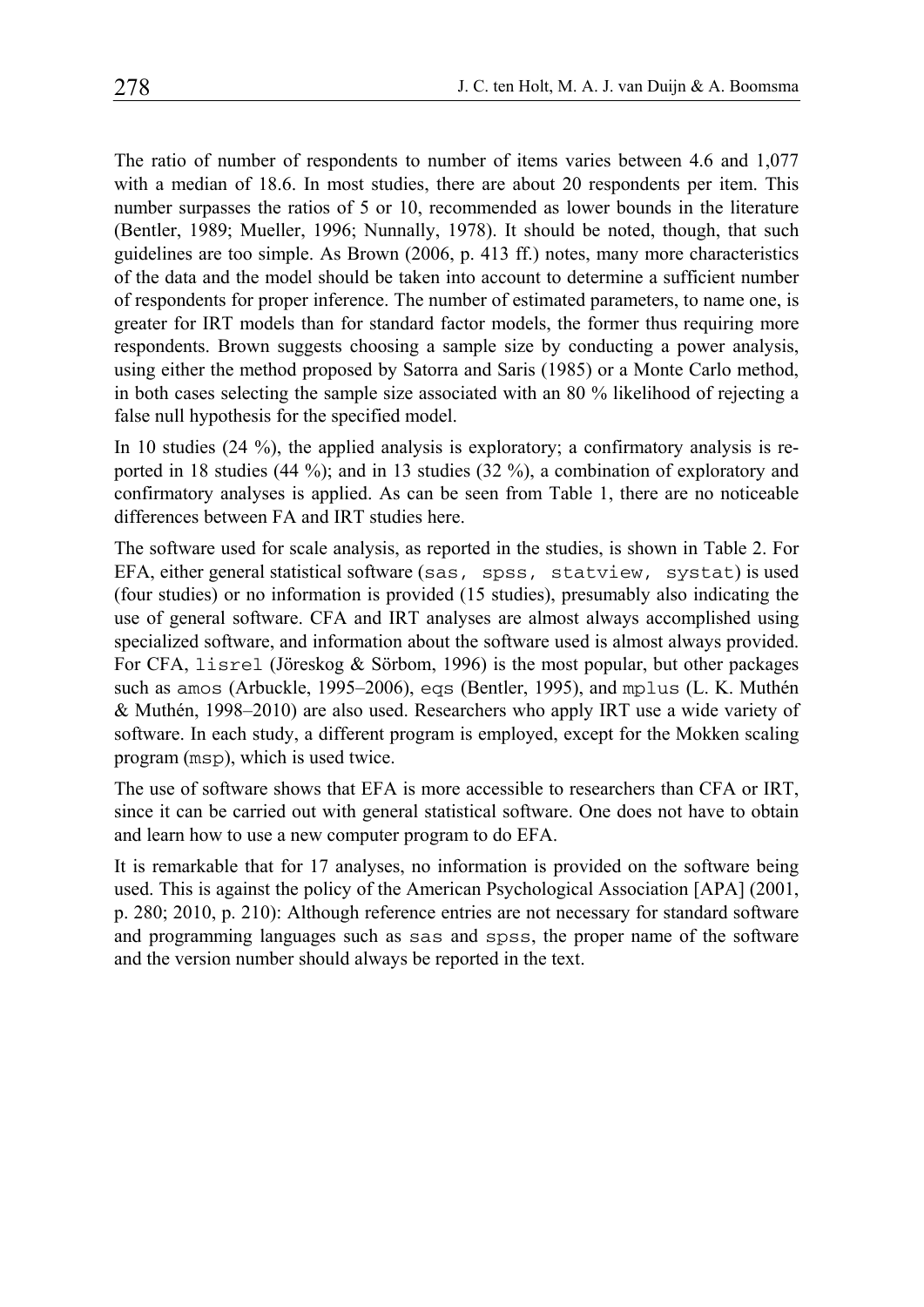|                | Type of applied analysis |                |            |              |  |
|----------------|--------------------------|----------------|------------|--------------|--|
|                |                          | $FA (n = 32)$  | <b>IRT</b> | FA & IRT     |  |
| Software       | <b>EFA</b>               | <b>CFA</b>     | $(n = 6)$  | $(n = 3)$    |  |
| lisrel         |                          | 12             |            | 1            |  |
| amos           |                          | 4              |            |              |  |
| eqs            |                          | $\overline{c}$ |            |              |  |
| mplus          |                          | $\overline{2}$ |            |              |  |
| sca            |                          | 1              |            |              |  |
| noharm         |                          |                |            | 1            |  |
| msp            |                          |                | 2          |              |  |
| rsp            |                          |                |            | 1            |  |
| testgraf       |                          |                | 1          |              |  |
| multilog       |                          |                |            | $\mathbf{1}$ |  |
| parscale       |                          |                | 1          |              |  |
| winsteps       |                          |                | 1          |              |  |
| poly-sibtest   |                          |                | 1          |              |  |
| equate         |                          |                |            | 1            |  |
| dfitps6        |                          |                |            |              |  |
| sas            | 1                        | 1              |            | 1            |  |
| spss           |                          |                |            |              |  |
| statview       |                          |                |            |              |  |
| systat         | 1                        |                |            |              |  |
| No information | 15                       | 2              |            | 1            |  |

**Table 2:** Overview of Software Use

*Note.* Numbers in the table represent frequencies of studies. In some studies, multiple software packages are used to estimate different kinds of models.

#### **Types of studies**

Various goals of the analyses are mentioned in the studies. They include the examination of the psychometric properties, the factor structure, and group differences for a scale. In three studies (all IRT), researchers express interest in the values of item parameters (such as item difficulty and item discrimination).

When the only analysis is CFA, researchers always (in all 13 studies) mention the goal: testing whether the data fit a hypothesized structure. This objective is also mentioned in two of the eight EFA studies. Additionally, in some studies, the choice of specific details of an analysis, e.g., the estimation method or a multilevel approach, is defended.

In Table 3 some descriptive statistics are given for the three most prevalent types of studies: new scale development, evaluation of a scale, and translation of a scale. Not surprisingly, researchers constructing a new scale more often apply an exploratory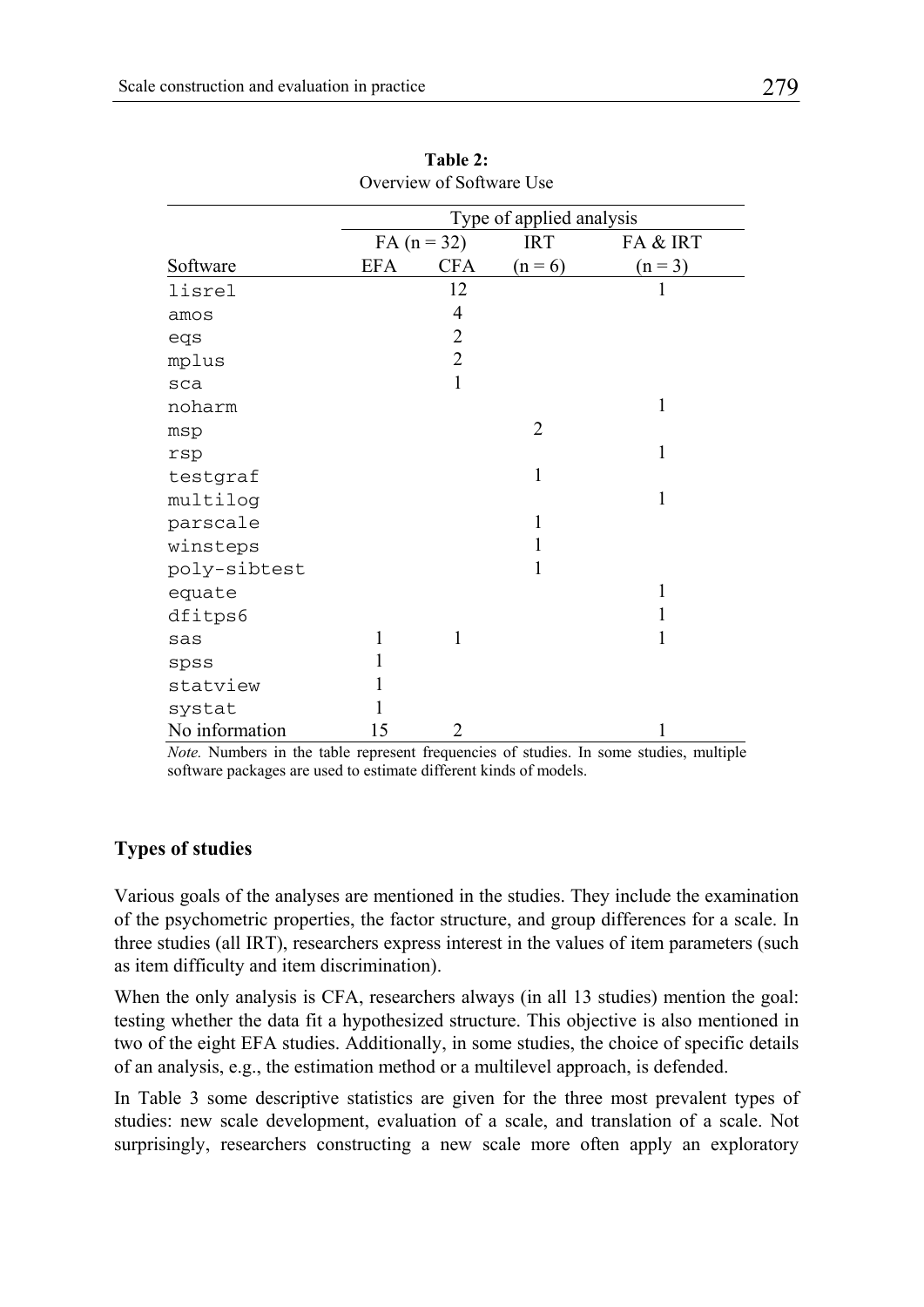|                              | Type of study |            |             |  |  |
|------------------------------|---------------|------------|-------------|--|--|
|                              | New scale     | Evaluation | Translation |  |  |
| Characteristic               | $(n = 10)$    | $(n = 18)$ | $(n = 8)$   |  |  |
| Cross-validation             |               |            |             |  |  |
| no                           | 4             | 13         | 5           |  |  |
| ves                          | 6             | 5          | 3           |  |  |
| Exploratory vs. confirmatory |               |            |             |  |  |
| expl.                        | 5             | 3          | 3           |  |  |
| conf.                        |               | 11         | 3           |  |  |
| both                         | 3             | 4          | 2           |  |  |
| Sample size                  |               |            |             |  |  |
| median                       | 462           | 680        | 386         |  |  |
| (MAD)                        | (302)         | (426)      | (81)        |  |  |

**Table 3:**  Selection of Characteristics for the Three Most Prevalent Study Types

*Note*. Numbers in the table represent frequencies of studies, except for the row entries median and MAD.

model, whereas researchers evaluating an existing scale more often apply a confirmatory model. However, most, if not all, new scales are developed on a theoretical basis, which would make a confirmatory analysis a reasonable choice. In most studies reporting an exploratory analysis, researchers do have clear hypotheses about the structure of the data.

It is not clear why many researchers would rather carry out an exploratory analysis than test a hypothesized structure based on substantive knowledge about the items and their mutual relationships, even though the latter approach is far more powerful. Perhaps worries about the presence of secondary factors lure them into an exploratory examination of the factor structure of their data. There is debate about this issue, with some experts advocating a more liberal application of exploratory techniques (e.g., Bandalos  $\&$  Finney, 2010). However, we argue that if theory about the underlying structure is available, it is preferable to use it and suboptimal to neglect that knowledge.

A second reason for applying exploratory rather than confirmatory models could be that CFA (often) requires dedicated software, whereas EFA can be done with general statistical software. The use of specialized software requires an investment – either in time, money, or both – that researchers might not be willing to make. This reluctance does not necessarily concern financial costs, since there is a variety of free software available that can handle CFA. We mention mx (Neale, Boker, Xie, & Maes, 2003), which is being redeveloped as openmx (OpenMx Development Team, 2010), and the R packages sem (Fox, Kramer, & Friendly, 2010; Fox, 2006) and lavaan (Rosseel, 2010), the latter currently being at a promising, initial stage of development. In addition, free demo versions of both lisrel and mplus are available, though they are limited with respect to the number of observed variables they can handle.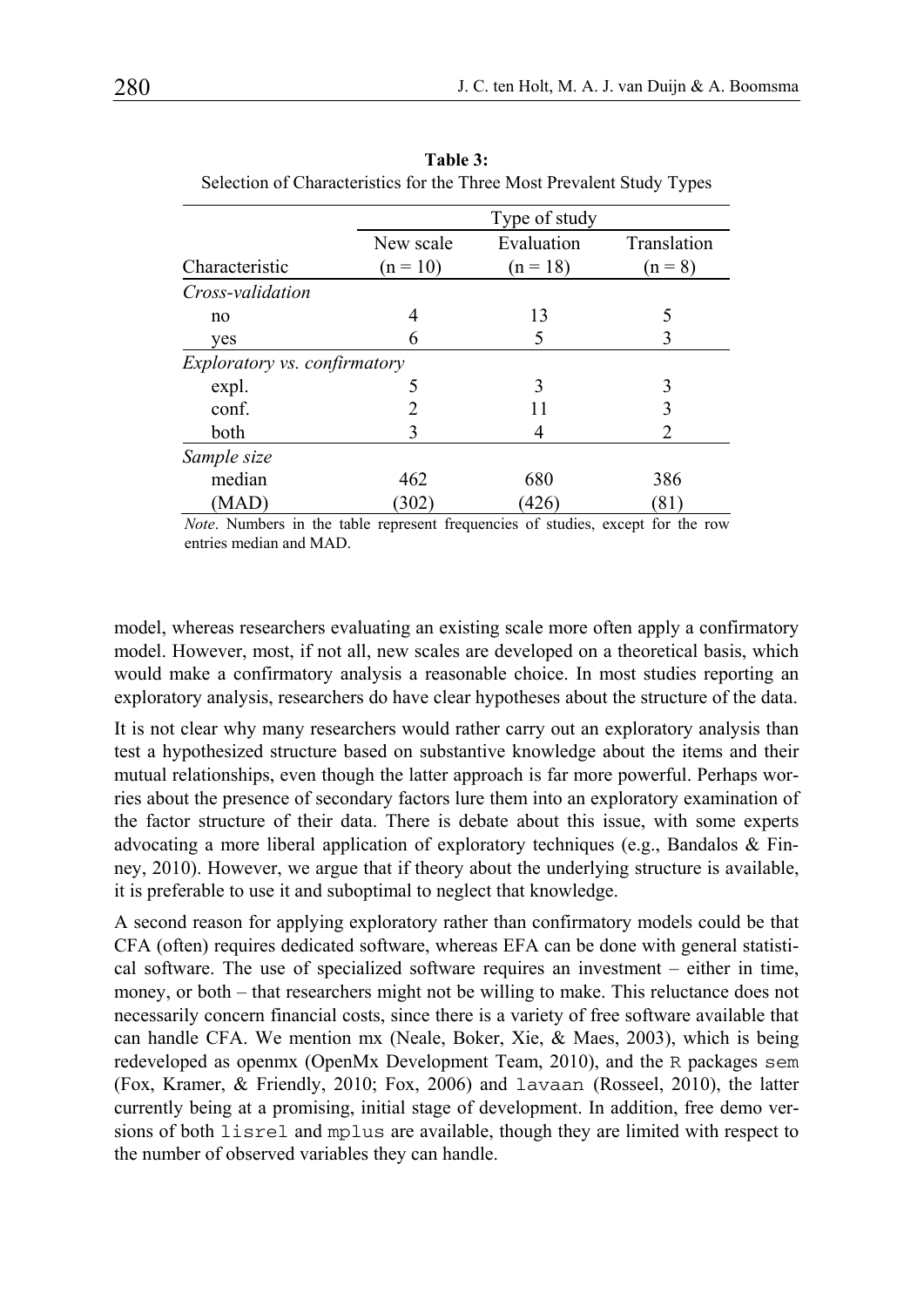Sample sizes tend to be somewhat larger for evaluation studies than for other types of studies. This could be due to the fact that an evaluation study is often performed as a secondary analysis of data collected in a large study to investigate properties of the latent variable the scale is supposed to measure. But again, given the large variation in sample size and the limited number of studies, it is not clear how general the observed pattern is.

## **Statistical analyses reported**

#### **Descriptive statistics**

Item means are reported in five of the 32 FA studies, in one of the three studies where both FA and IRT are applied, and in four of the six IRT studies. In a fifth IRT study, item difficulty parameters are reported. This difference between FA and IRT applications is to be expected, since one of the focal points of IRT is assessment of item difficulty, of which the item mean is an indicator. In contrast, when the linear factor model is applied, observed variables are often implicitly assumed to be measured as deviations from their means, except when multiple groups are compared (cf. Brown, 2006, p. 54). In addition, researchers applying IRT are traditionally more interested in *item* characteristics, whereas researchers who favor FA are more focused on the multidimensional *structure* of the data (cf. Harman, 1968).

In 38 of the studies (93 %), parameters are estimated. The other three studies are nonparametric IRT applications. When reporting parameter estimates, it is recommended to also report corresponding standard error estimates, because they contain information about the variability, hence the reliability of the parameter estimates (e.g., Boomsma, 2000; McDonald & Ho, 2002). This is especially important for studies with small sample sizes or small respondent/item ratios, where standard errors can be relatively large. Nevertheless, standard errors are only provided in four of the 38 studies.

In 27 of the studies (66 %), some information is given about the distribution of the estimated latent variable scores in the sample. In 13 of these, information about unweighted sum scores is reported; in one study (Hong  $&$  Wong, 2005), latent trait estimate information is provided; and in two studies, the average item scores are given. In 11 of these studies, it is unclear what kind of latent variable estimate is employed. Information about the distribution usually consists of means and standard deviations (20 studies), but additional distributional properties (e.g., skewness and kurtosis) are also discussed in six studies. In one study (Glutting, Watkins, & Youngstrom, 2005), only the mean is provided.

Correlations between the latent variable estimates are reported in 29 of the 34 multidimensional studies.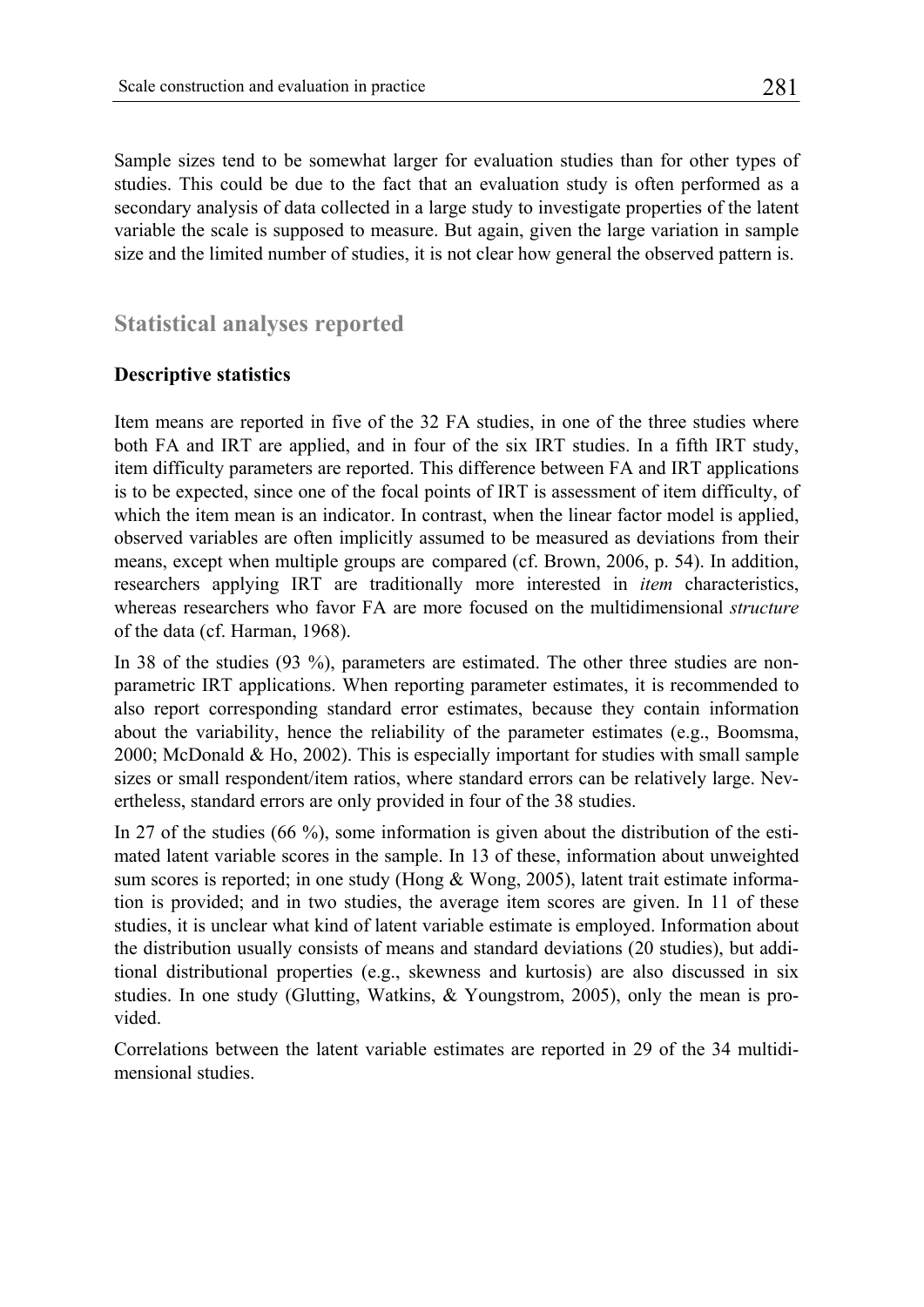#### **Model assumptions**

Application of a model is only useful when its assumptions are not violated beyond specific robustness criteria. The use of ML estimation in FA, for instance, theoretically requires item responses to have a multivariate normal distribution (Bollen, 1989, p. 107). As another example, the Rasch model in IRT assumes unidimensionality of the item responses.

In 19 of the 32 FA studies, model assumptions are not examined or mentioned at all. In nine FA studies, model assumptions are properly investigated. The distribution of the item responses is examined and reported upon, and adequate methods are used, such as robust estimators or the use of an appropriate correlation matrix. In four FA studies, model assumptions are considered only marginally: Item distributions are not investigated or described, but a robust estimator is used nevertheless; or researchers describe that they also analyzed their data using robust estimators but do not report these results because the nonrobust analysis gave virtually the same results. The reason for this practice is not entirely clear but perhaps, because of the similar results, it is implicitly argued that the use of the robust estimator is not necessary. Moreover, researchers sometimes mention that results from standard methods are more easily comparable with results from other studies. However, this statement is only true when the necessary assumptions are sufficiently satisfied. When the assumptions of a method do not hold, researchers ought to choose an appropriate method, based on the characteristics of the available data only, and report its results.

In four of the six IRT studies, model assumptions are properly examined. The unidimensionality assumption is checked in three studies. Item response functions are examined twice for monotonicity (Sabourin, Valois, & Lussier, 2005; Rivas, Bersabé, & Berrocal, 2005) and once for similarity between observed and estimated functions (Wang  $\&$  Russell, 2005). Hong and Wong (2005) applying the Rasch rating scale model check the assumption of equal spacing of item categories across items. In two IRT applications, assumptions are not given any attention.

In the three studies where both FA and IRT are applied, model assumptions are checked properly once, are given some attention once, and are not investigated at all once.

In nine studies (22 %), robustness of the estimation method is discussed. Sometimes robust statistics are reported: twice Satorra-Bentler's  $\chi^2$  test statistic (Grothe et al., 2005; Shevlin & Adamson, 2005), once an extension of Yuan-Bentler's  $T_2^*$  test statistic to multilevel models (Zimprich, Perren, & Hornung, 2005), and once mplus's weighted least squares mean and variance adjusted fit statistic (WLSMV; Leite & Beretvas, 2005). In one study (Toland & De Ayala, 2005), the need for a robust estimator is mentioned, but could not be satisfied and thus not applied, because none was available for the specific method.

In eight of the 26 studies where CFA is applied, the covariance matrix is analyzed. The matrix of product-moment (PM) correlations and the matrix of polychoric (PC) correlations are used to estimate the model in four studies each. In two PM and in two PC studies, ML estimation is employed rather than WLS, even though WLS is recommended for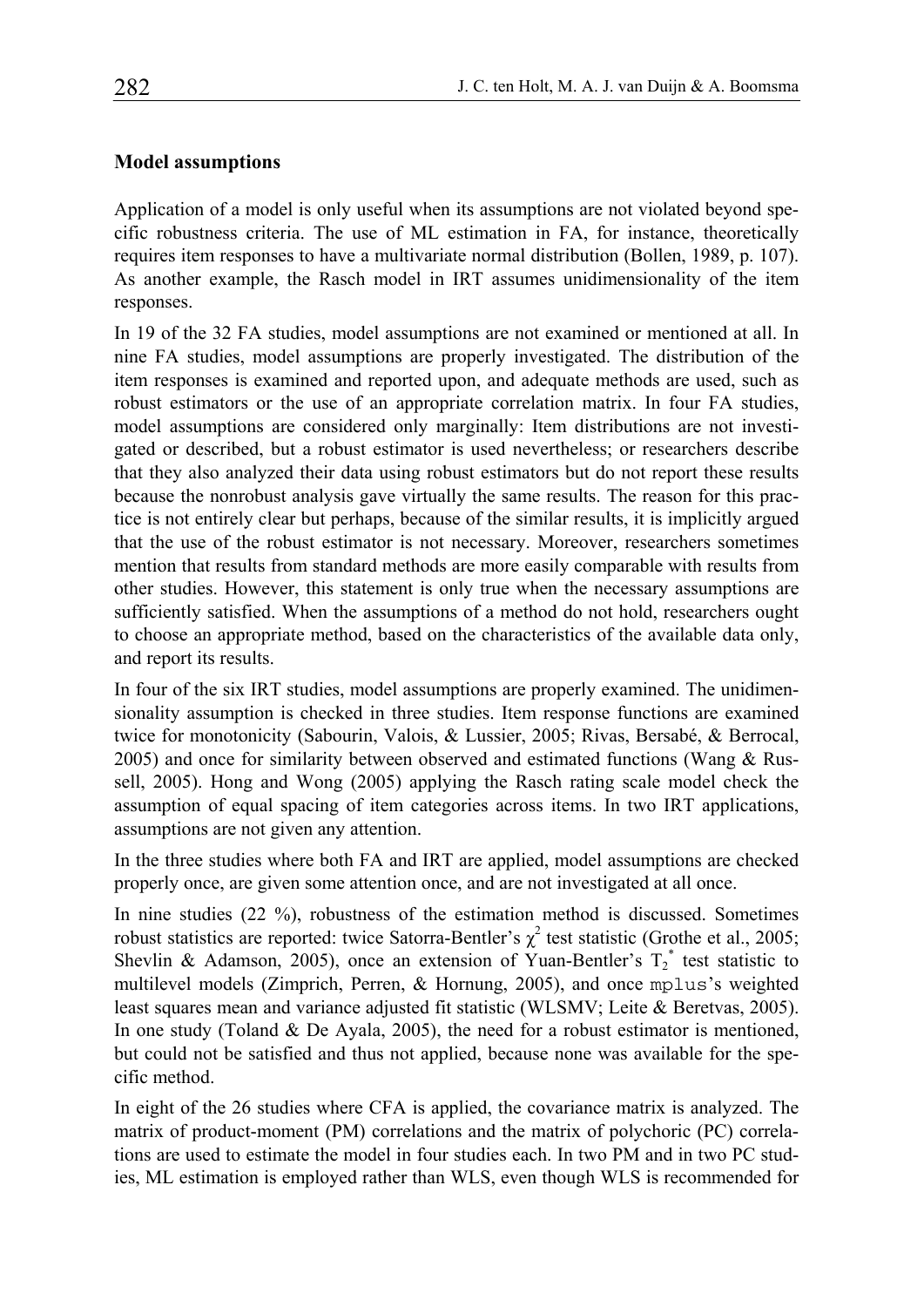analyzing these matrices, as ML is known to produce erroneous standard error estimates and  $\chi^2$ -based fit measures when applied to correlation matrices (see, e.g., Cudeck, 1989). In 10 studies, it is unclear what matrix is used for the analysis, which is certainly not a good reporting practice. In one of the 20 studies where EFA is applied, polychoric correlations are analyzed. The other EFA studies either use product-moment correlations or provide no information, which probably also indicates the use of product-moment correlations.

#### **Peculiarities**

When model assumptions are violated, an analysis may produce unexpected results. Peculiar results may also occur due to other problems, such as model underidentification. Remarkably, none of the studies report peculiarities such as nonconvergence of the estimation procedure or the occurrence of Heywood cases. It is, however, strongly recommended (e.g., Bandalos & Finney, 2010; Boomsma, 2000; De Ayala, 2010) to pay attention to unexpected features of an analysis first, before performing any other evaluation of the results of that analysis. If no peculiarities are encountered, one should also report this fact.

The lack of reported peculiarities could be explained in a number of ways. Researchers could fail to notice peculiar outcomes; or would prefer not to report them, because they think that journal editors might not be inclined to accept papers including studies with peculiarities (cf. the "file-drawer" problem; Scargle, 2000).

#### **Model fit and modification**

In 26 of the studies, CFA is part of the analysis. Model fit is formally tested in all of these, except for one (Arrindell et al., 2005), where the multiple group method (Holzinger, 1944) is applied, for which no formal test of model fit exists. The measures most often reported for examining model fit are the root mean square error of approximation (RMSEA), the goodness-of-fit index (GFI), the comparative fit index (CFI), and the Tucker-Lewis or nonnormed fit index (TLI or NNFI). Other reported measures are the (standardized) root mean residual [(S)RMR], the normed fit index (NFI), the incremental fit index (IFI), and the adjusted goodness-of-fit index (AGFI). In addition, the  $\chi^2$  test statistic is usually reported with corresponding degrees of freedom and *p*-value, most often with the annotation that this fit statistic is very sensitive to sample size. It should be noted, however, that the  $\chi^2$  test statistic is even more sensitive to nonnormality of the observed variables (Boomsma, 1983). When competing models are compared, reported measures are the  $\chi^2$  difference test, Akaike's information criterion (AIC) or a consistent version of the AIC (CAIC), and the expected cross-validation index (ECVI).

Factor loadings are reported in 23 of the 26 studies that include a CFA, and are discussed as a criterion for model fit evaluation in six of those studies. The items are then usually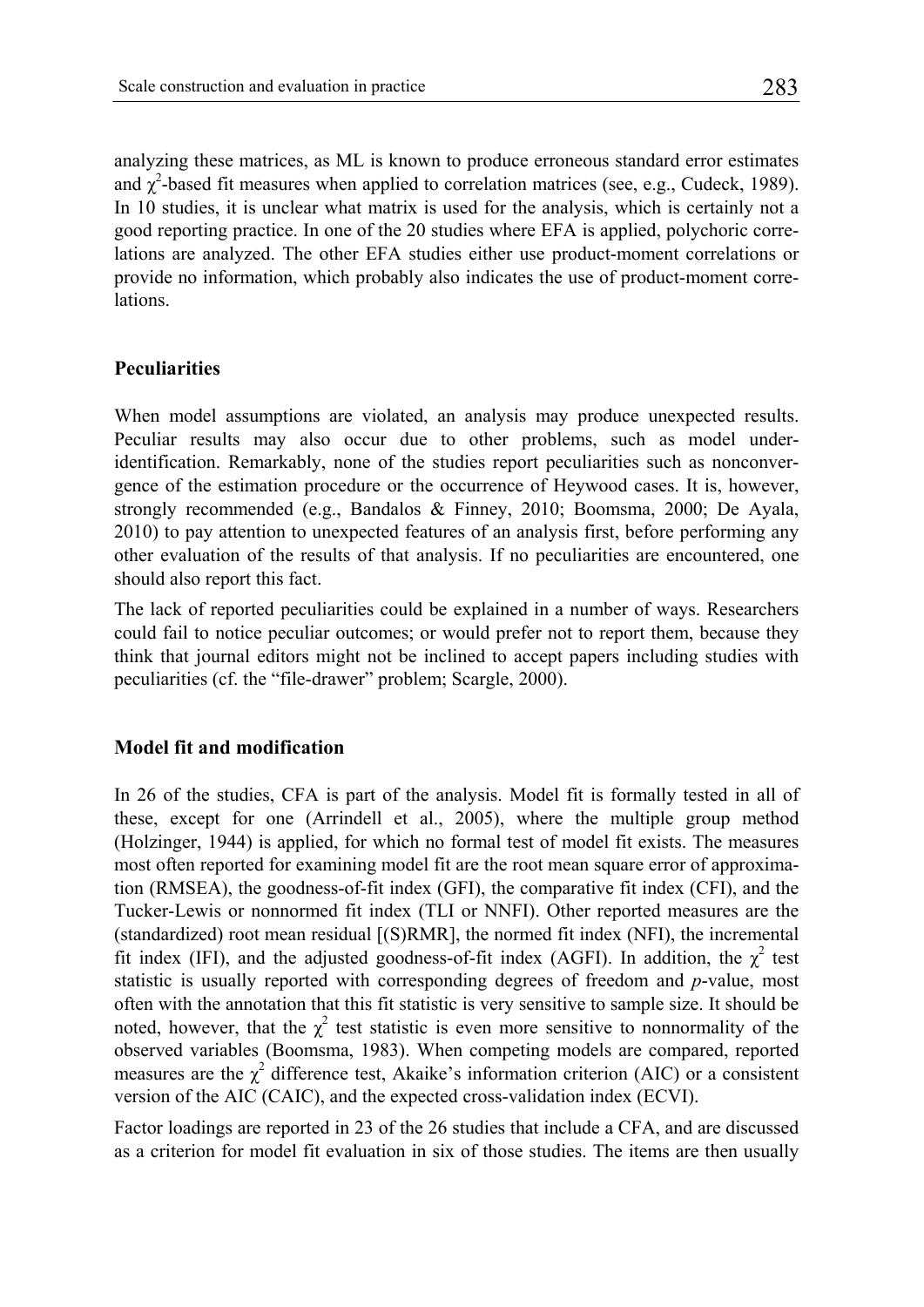required to load significantly on the factor or have a loading higher in absolute value than a criterion value such as .40.

Regarding the choice of fit criteria, researchers often refer to one or more statistical publications. In five studies where criteria are applied, no references are given. In 13 studies, Hu and Bentler (1995, 1998, or 1999) are mentioned. Browne and Cudeck (1993), Hoyle and Panter (1995), Hatcher (1994), and Kline (1998) are referred to in four, three, three, and two studies, respectively. In four studies, other literature is mentioned.

When EFA is conducted, the fit of the model is not formally tested. Instead, researchers use specific criteria to determine the number of factors underlying the items. In 18 of the 21 EFA studies, item factor loadings are examined to determine whether items belong to a factor. Factor loadings greater than .30–.40 in absolute value are usually interpreted as salient. The number of factors is commonly determined by a combination of criteria: examination of a scree plot (15 studies), parallel analysis (10 studies), and/or the eigenvalue  $> 1$  criterion (eight studies). In four studies, the percentage of explained variance by a factor is mentioned, without an explicit criterion on how to evaluate it. In only five studies, the interpretability of the factors is mentioned as a criterion. These results, once again, suggest that many researchers do not use their substantive knowledge about the items to evaluate the structure of the data.

In the IRT studies, formal tests of model fit are never provided. When the Mokken model is applied, Loevinger's *H*-value is reported as an indication of the scale's strength. In three IRT studies, unidimensionality is tested.

The difference between the FA and IRT studies in assessing model fit reflects a difference in traditions. In FA, it has become standard practice to report a collection of indices and compare them to cutoff values, a process that has been criticized in the literature (e.g., Chen, Curran, Bollen, Kirby, & Paxton, 2008; Marsh, Hau, & Wen, 2004). IRT model fit measures seem to be less well known among researchers, while at the same time claims about the correctness of a model are also more modest than is the case with FA.

In six of the studies where CFA is applied, the model is modified at some point. In three studies, both modification indices and item content are used to modify the model; in one study (Zapf, Skeem, & Golding, 2005), only modification indices are used; in one study (Toland & De Ayala, 2005), only item content is considered; and in one study, the number of factors is adapted after a parallel analysis (Heinitz, Liepmann, & Felfe, 2005). In the IRT studies, the model is never modified, other than by removing a number of items from the scale.

Some items are discarded in 18 of the studies (44 %). Criteria for item retention include: item content (13 studies); factor loading greater than a certain cutoff value, usually .30 or .40 in absolute value (11 studies); loading on an additional unintended factor smaller than about .20–.40 in absolute value (eight studies); sufficient item discrimination (two studies); and lack of decrease of the scale's Cronbach's coefficient alpha  $(\alpha; C$ ronbach, 1951) when the item is excluded (three studies). It should be noted that  $\alpha$  typically increases with the number of items in a scale (e.g., Cortina, 1993), and therefore the latter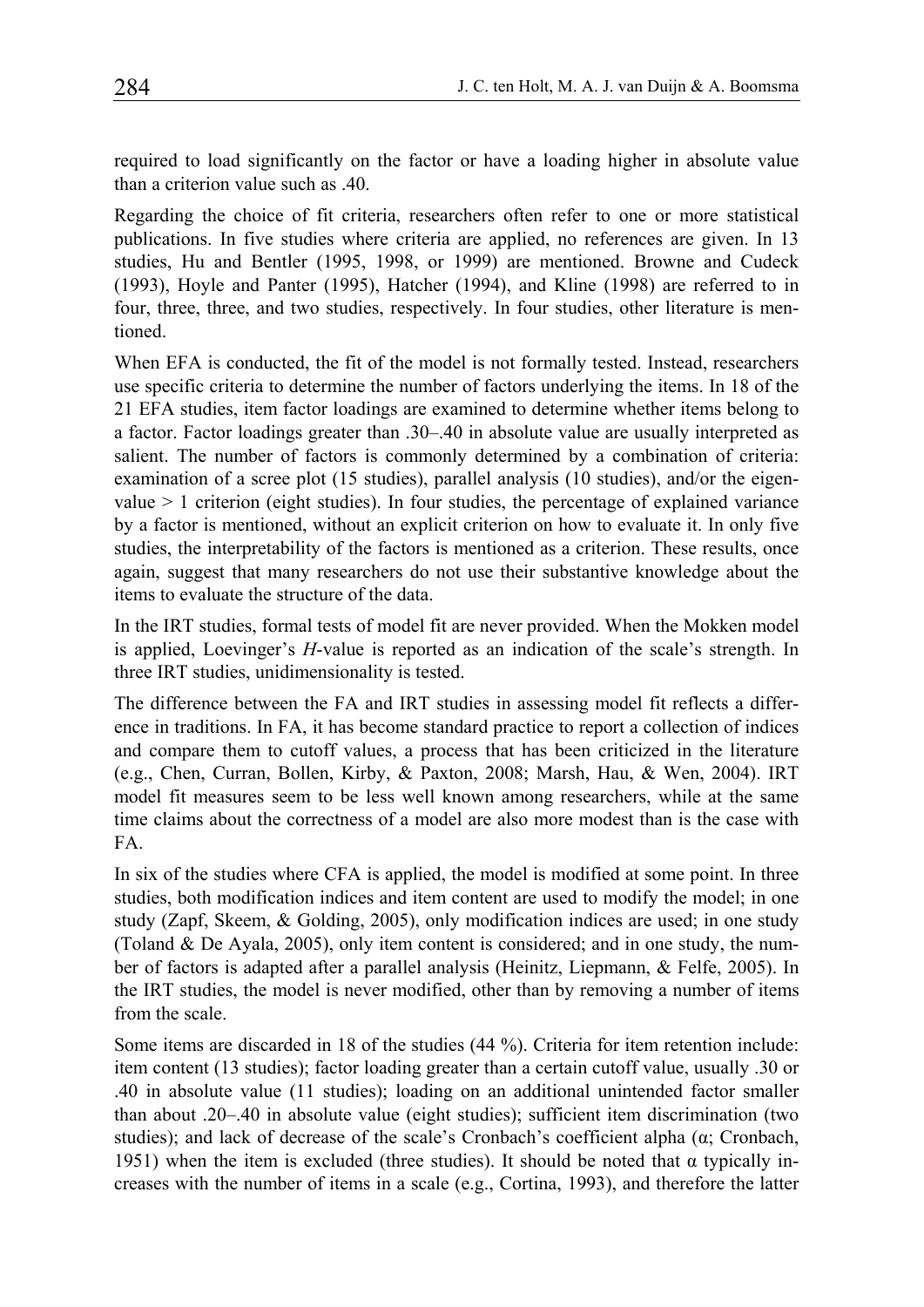criterion is not very useful. In one study (Beyers, Goossens, Calster, & Duriez, 2005), the criteria used for item retention are not made explicit.

#### **Reliability**

Reliability refers to the consistency of measurement – that part of a measure that is free of random error (Bollen, 1989, p. 206 ff.). The reliability of a scale is estimated in 35 of the studies (85 %), usually by computing Cronbach's  $\alpha$  for each subscale. It is remarkable that  $\alpha$  is still the most commonly used reliability measure, even though other coefficients, like the lower bounds proposed by Guttman (1945), provide greater lower bounds to reliability (e.g., Jackson & Agunwamba, 1977; see also Zinbarg, Revelle, Yovel, & Li, 2005). Moreover, research on the behavior of  $\alpha$  (e.g., Cortina, 1993; see also Sijtsma, 2009a, for a historical overview) does not seem to be well known among applied researchers. Cortina criticized the practice of comparing  $\alpha$  to a cutoff value, like .70 or .80, without any consideration of context, since the interpretation of  $\alpha$  depends on many factors, such as test length and sample homogeneity. Recently, the use of  $\alpha$  was criticized and discussed again (Bentler, 2009; S. B. Green & Yang, 2009a, 2009b; Revelle & Zinbarg, 2009; Sijtsma, 2009a, 2009b), with recommendations for alternative reliability estimators and software to employ them. Furthermore, confidence intervals for  $\alpha$ (Iacobucci & Duhachek, 2003; Koning & Franses, 2003) are hardly ever reported (three studies,  $7\%$ ), even though they provide a means of comparing  $\alpha$  values from different studies.

In the studies where a nonparametric Mokken IRT analysis is applied, reliability is estimated based on the so-called  $P(+)$  matrices. In parametric IRT, one traditionally focuses on item and test information functions, because the measurement error of a scale is a function of the latent variable values. However, in only one of the three parametric IRT applications (Caprara, Steca, Zelli, & Capanna, 2005) are information curves examined to assess reliability. Furthermore, in none of the studies are reliability measures developed within the IRT tradition, such as marginal reliability (B. F. Green, Bock, Humphreys, Linn, & Reckase, 1984) or EAP reliability (Adams, 2005), reported.

In 12 of the 34 studies reporting on a multidimensional scale, a composite reliability measure is provided. In most cases, this is done by computing  $\alpha$  for the entire set of items taken together, even though more sophisticated composite reliability measures, like weighted ω (e.g., Bacon, Sauer, & Young, 1995; McDonald, 1970; see also Raykov & Shrout, 2002) are available. Weighted  $\omega$  is reported in only one study (Clark et al., 2005). Reliance on the value of  $\alpha$  as a lower bound to composite reliability is not justified, as shown by Raykov (1998). He argued that α can be an overestimation (rather than an underestimation) of the composite reliability of a scale when the items have correlated errors.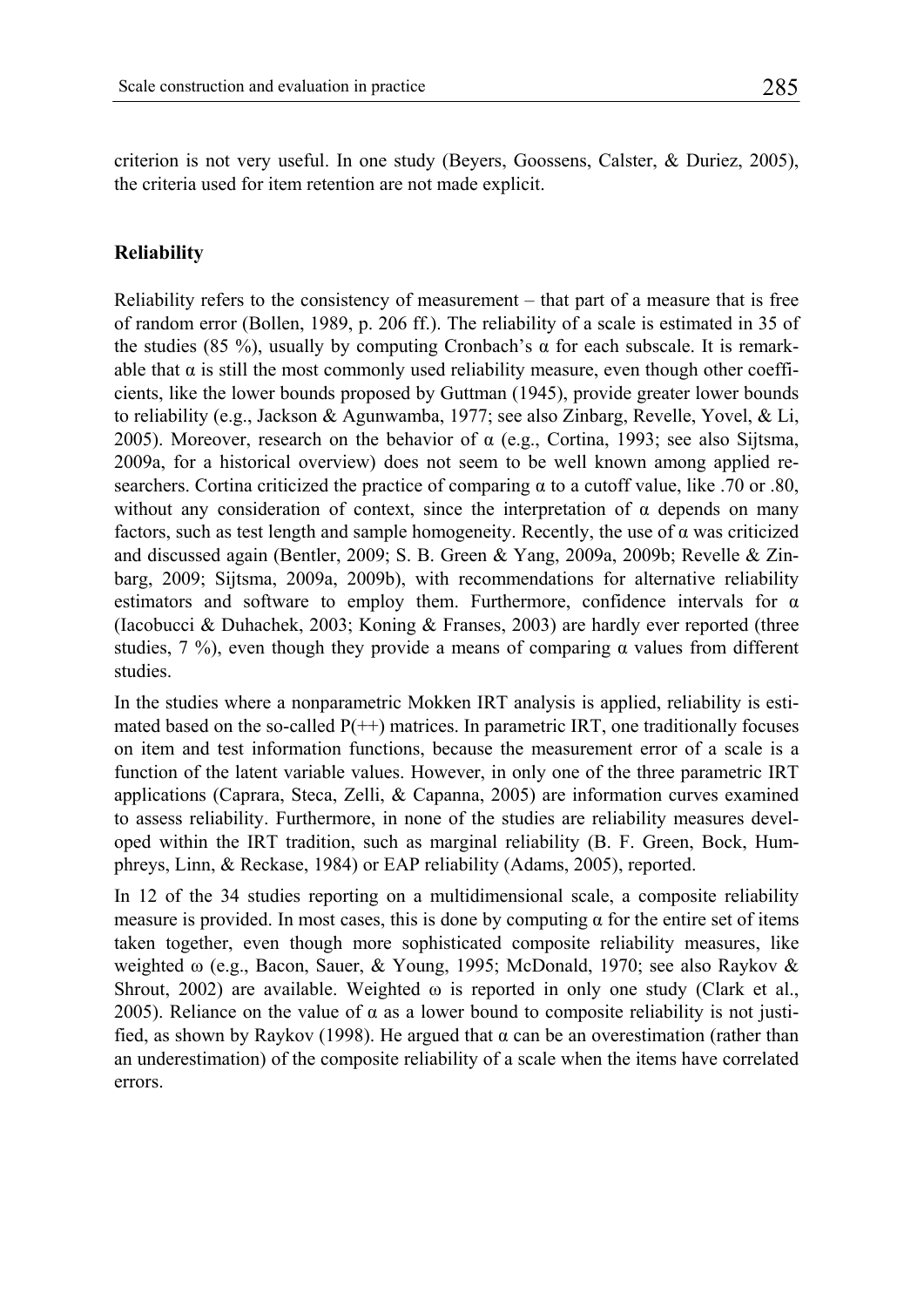#### **Validity**

Cross-validation is performed in 17 of the studies (41 %). In 10 of these, one sample is used to calibrate a proposed structure of the data, and a second, independent sample is used for validation purposes. In seven studies, one original sample is randomly split in half to create a calibration and a validation sample. Cross-validation is never applied in the strict sense of imposing the parameter estimates found in the calibration sample on the validation sample, and evaluating the fit (e.g., Camstra & Boomsma, 1992; Cudeck & Browne, 1983). In the examined studies, the common procedure of cross-validation is a CFA on a second sample to test the final model structure that was found by applying an EFA or a CFA on a first sample.

In studies aiming to evaluate a scale, cross-validation is performed remarkably less often than in other types of studies (see Table 3). Since an evaluation study is a further examination of an existing scale, researchers might consider their study to be a cross-validation of an earlier study, and reason that an extra cross-validation is unnecessary.

In 24 of the studies (59 %), some external validation of the scale is performed. This is usually accomplished by examining correlations of the scale under investigation with other measures of the construct (convergent validity) or with measures of related but distinct constructs (divergent validity).

#### **Expert coauthor**

As a final aspect for comparison, we evaluate some study characteristics in terms of the involvement of researchers with methodological expertise. For this purpose the website or online curriculum vitae of each author was examined. Unfortunately, for six of the studies no information about the authors could be found online. For the remaining 35 studies, we distinguish between (a) studies that are (co)authored by a methodological expert or a psychometrician, (b) studies where the contributions of an expert are acknowledged in an author note, (c) studies where one of the authors shows a research interest in psychometrics or quantitative methods, and (d) studies without any involvement of a methodological expert. Some descriptive statistics regarding this distinction may be found in Table 4.

IRT analyses are only performed in studies where one of the authors is a methodological expert, or where an expert's contribution is acknowledged in a note. This also holds for studies where both FA and IRT are applied. It seems that applied researchers without a specific methodological research interest are not sufficiently familiar with IRT to apply it without consulting an expert.

Most of the studies in *Educational and Psychological Measurement* (EPM) are coauthored by a methodological expert. This is not the case for the studies in the other two journals. Furthermore, all of the studies where explicit motives are provided for the choice of methodology – discussing both FA and  $IRT$  – are coauthored by a methodo-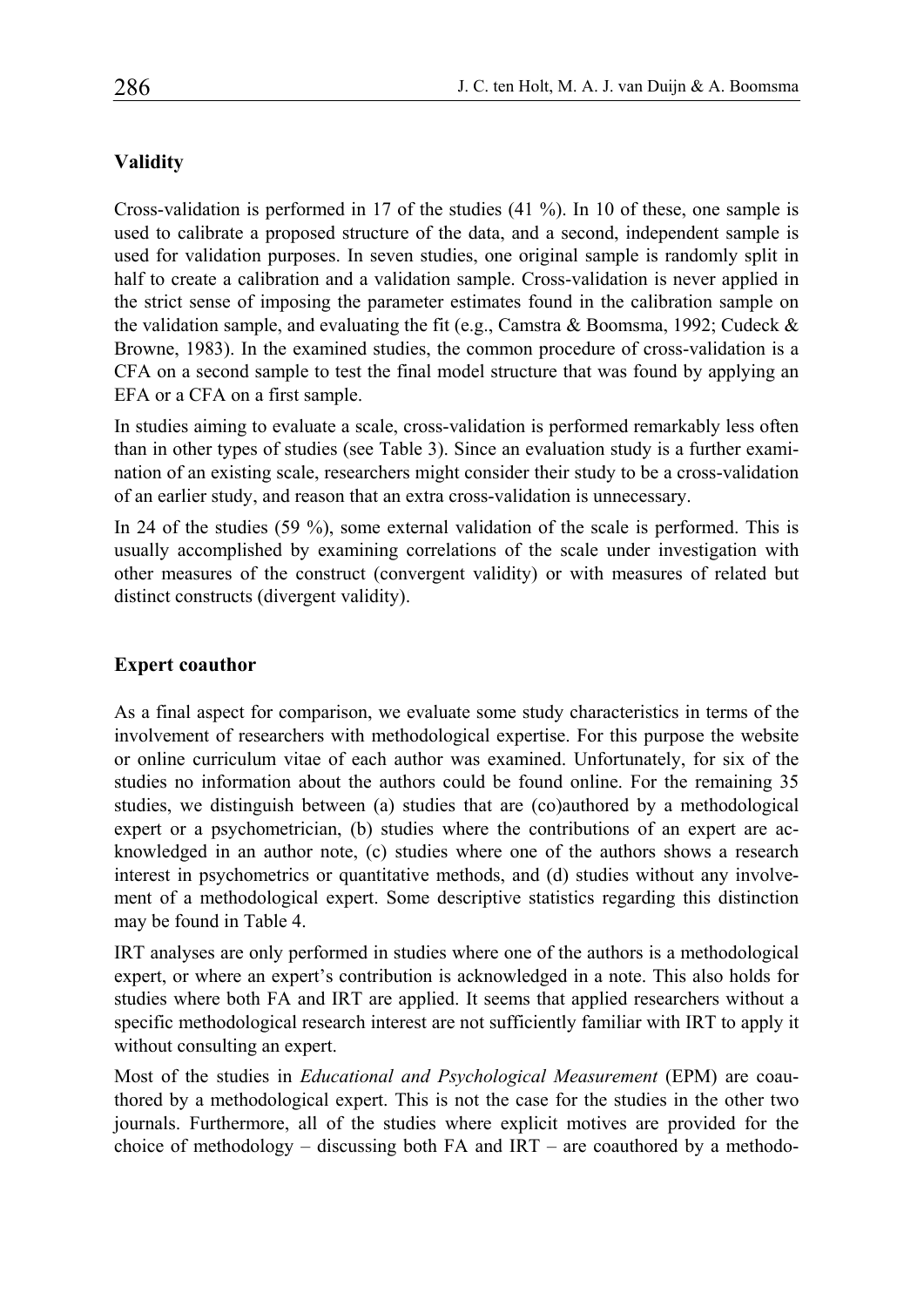| таріе 4.                                                                         |  |  |  |  |
|----------------------------------------------------------------------------------|--|--|--|--|
| Selection of Characteristics for Studies With Varying Degree of Involvement of a |  |  |  |  |
| Methodological Expert                                                            |  |  |  |  |

**Table 4:** 

|                   | Methodological expert as coauthor? |                          |                       |                |                      |
|-------------------|------------------------------------|--------------------------|-----------------------|----------------|----------------------|
| Characteristic    |                                    | Research                 |                       |                |                      |
|                   | Yes                                | Acknowl. <sup>a</sup>    | interest <sup>b</sup> | N <sub>0</sub> | Unknown <sup>c</sup> |
| Type of analysis  |                                    |                          |                       |                |                      |
| FA                | 11                                 |                          | 3                     | 12             | 6                    |
| <b>IRT</b>        | 5                                  | 1                        |                       |                |                      |
| FA & IRT          | $\mathfrak{D}$                     |                          |                       |                |                      |
| Journal           |                                    |                          |                       |                |                      |
| EJPA <sup>d</sup> | 4                                  |                          |                       |                | 6                    |
| EPM <sup>e</sup>  | 12                                 |                          |                       | $\overline{2}$ |                      |
| PA <sup>f</sup>   | $\overline{c}$                     | $\mathfrak{D}_{1}^{(1)}$ |                       | 8              |                      |
| Motives           |                                    |                          |                       |                |                      |
| no                | 10                                 |                          |                       | 8              | 6                    |
| some              | 5                                  | $\overline{c}$           | 3                     | 4              |                      |
| explicit          | 3                                  |                          |                       |                |                      |

*Note.* Numbers in the table represent frequencies of studies.

A methodological expert acknowledged for valuable contributions in a note. <sup>b</sup>One of the authors has a research interest in quantitative methods. <sup>c</sup>Information about the authors could not be retrieved via the Internet. <sup>d</sup>European Journal of Psychological Assessment.<br><sup>E</sup>Iductional and Psychological Magnument, <sup>f</sup>Psychological Assessment. Educational and Psychological Measurement. <sup>f</sup>Psychological Assessment.

logical expert. However, it is worth noting that in more than half of the studies coauthored by a methodological expert, no such motives are given. This is rather disappointing and reflects, perhaps, a conflict between authors on the substance of the paper, possibly influenced by limitations in the length of papers accepted by journals.

# **Discussion**

A possible limitation of our study is the lack of generalizability of our findings. Although the studies we reviewed are hardly a random sample from all published factor analysis (FA) and item response theory (IRT) applications in psychology and education, we do believe that they provide a – perhaps limited – impression of the current status of scale construction and evaluation in practice. In fact, we believe that this impression is relatively favorable, since the selected journals offer authors the opportunity to report on statistically sound research, making it likely that the studies reviewed here are among the methodologically stronger ones.

We found that FA is applied far more often than IRT. As researchers do not sufficiently explicate their model choice, we are forced to make some educated guesses about possible explanations for this fact. Researchers may not feel obliged to give motivation and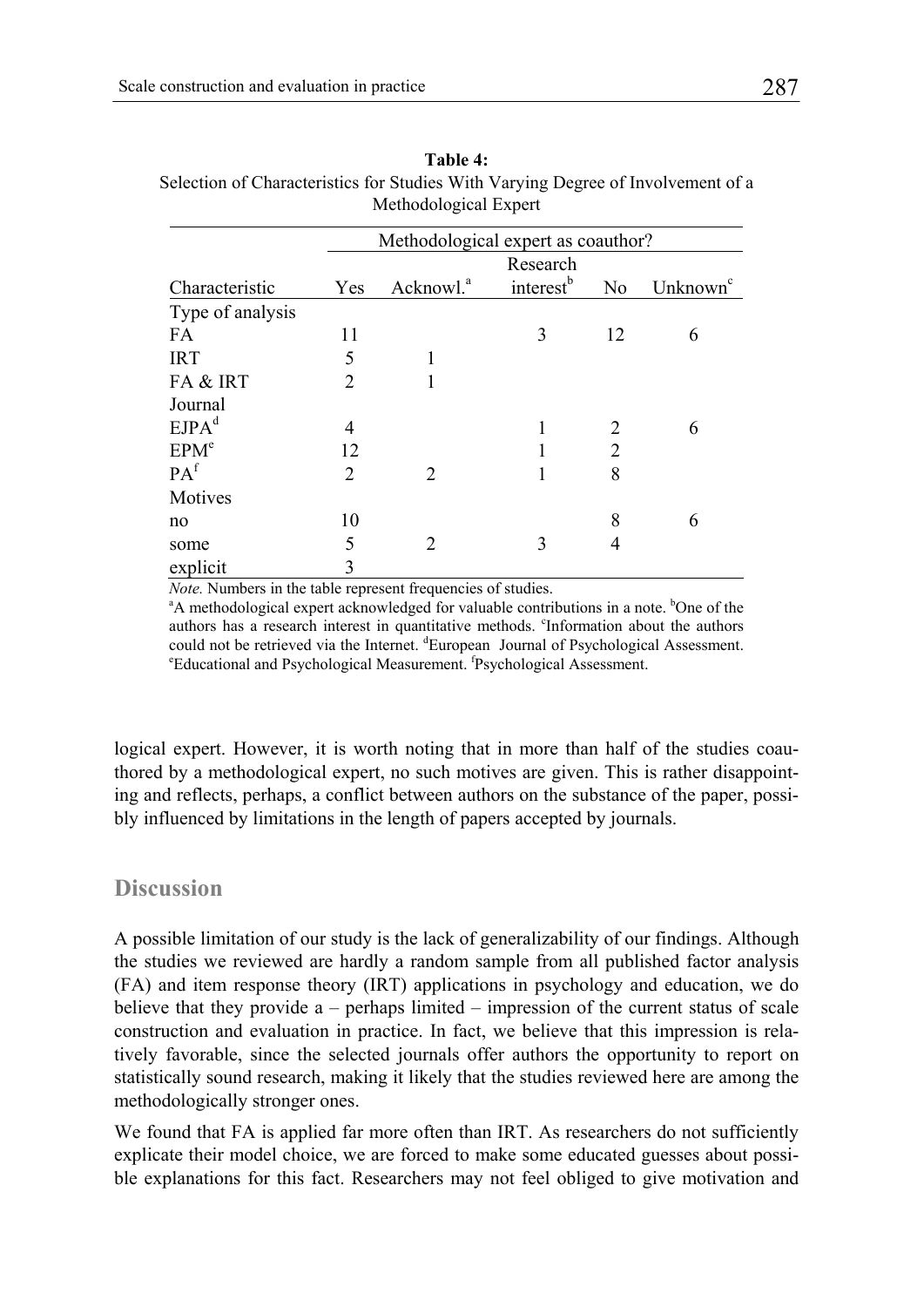prefer to use their limited publishing space for different matters, or perhaps they feel uncertain about their choice. In the latter case, the guidelines for applying quantitative methods in the social sciences in a book edited by Hancock and Mueller (2010) might be a useful reference for both authors and reviewers. These guidelines concern model choice as well as reporting practice.

Expectations about the dimensionality of the scale could be a motive to apply FA instead of IRT, even though this motive is not explicitly stated in the studies. Researchers' lack of familiarity with software for multidimensional IRT models could well be an important reason for IRT's relative unpopularity. FA software is better known: EFA (including principal component analysis) can be conducted using most general statistical packages; for CFA, the lisrel program is the most popular and best known. Software for multidimensional IRT models is highly specialized and not very easy to find. Some multidimensional IRT software packages are limited to dichotomous items only, e.g., testfact (Wilson, Wood, & Gibbons, 1984) and mirte (Carlson, 1987); polytomous items can be handled by, e.g., mplus, conquest (Wu, Adams, & Wilson, 1998), the stata program glamm (Rabe-Hesketh, Skrondal, & Pickles, 2004), and the R package mcmc (Martin, Quinn, & Park, 2007).

In our opinion, researchers could take far better advantage of their theoretical knowledge and/or expectations by incorporating their a priori knowledge of the items and scales in the analyses. This should be reflected (a) by more frequent application of confirmatory techniques, especially in the construction of new scales; and (b) by adding interpretability of factors and content of items to the criteria used for model evaluation.

The issue of applying exploratory versus confirmatory techniques has been discussed by a number of authors (Ferrando & Lorenzo-Seva, 2000; Floyd & Widaman, 1995; Gerbing & Hamilton, 1996; McCrae, Zonderman, Costa, Bond, & Paunonen, 1996). From these studies, although differing somewhat in scope, it can be concluded that EFA performs reasonably well at recovering a hypothesized factor structure. Results of CFA and EFA may often be different, with CFA fit measures indicating an unsatisfactory fit of structures uncovered by EFA. The use and interpretation of fit indices, however, is still (or again) under debate (e.g., Chen et al., 2008; Marsh et al., 2004; Saris, 2008; Vernon & Eysenck, 2007).

It is troublesome that in fewer than half of the studies (46 %) are model assumptions investigated to check whether the chosen scaling model is appropriate for the measurement level and distribution of the data, even though well-known guidelines such as those of Wilkinson and the Task Force on Statistical Inference (1999) encourage researchers to do so. Our results are better in this respect than those reported by Osborne (2008), who reviewed 96 articles in the field of educational psychology published in 1998–1999, and found that merely 8.3 % reported testing the assumptions of the statistical tests that were used.

Most, if not all, scales in psychological and educational research use ordered categorical item responses, invalidating the assumption of a linear relation between the items and the latent variable as posed in ordinary FA. Use of this linear model as a pragmatic approach to the analysis of a scale should always be preceded by careful inspection of the distribution of the data. A fair amount of research has dealt with the consequences of applying a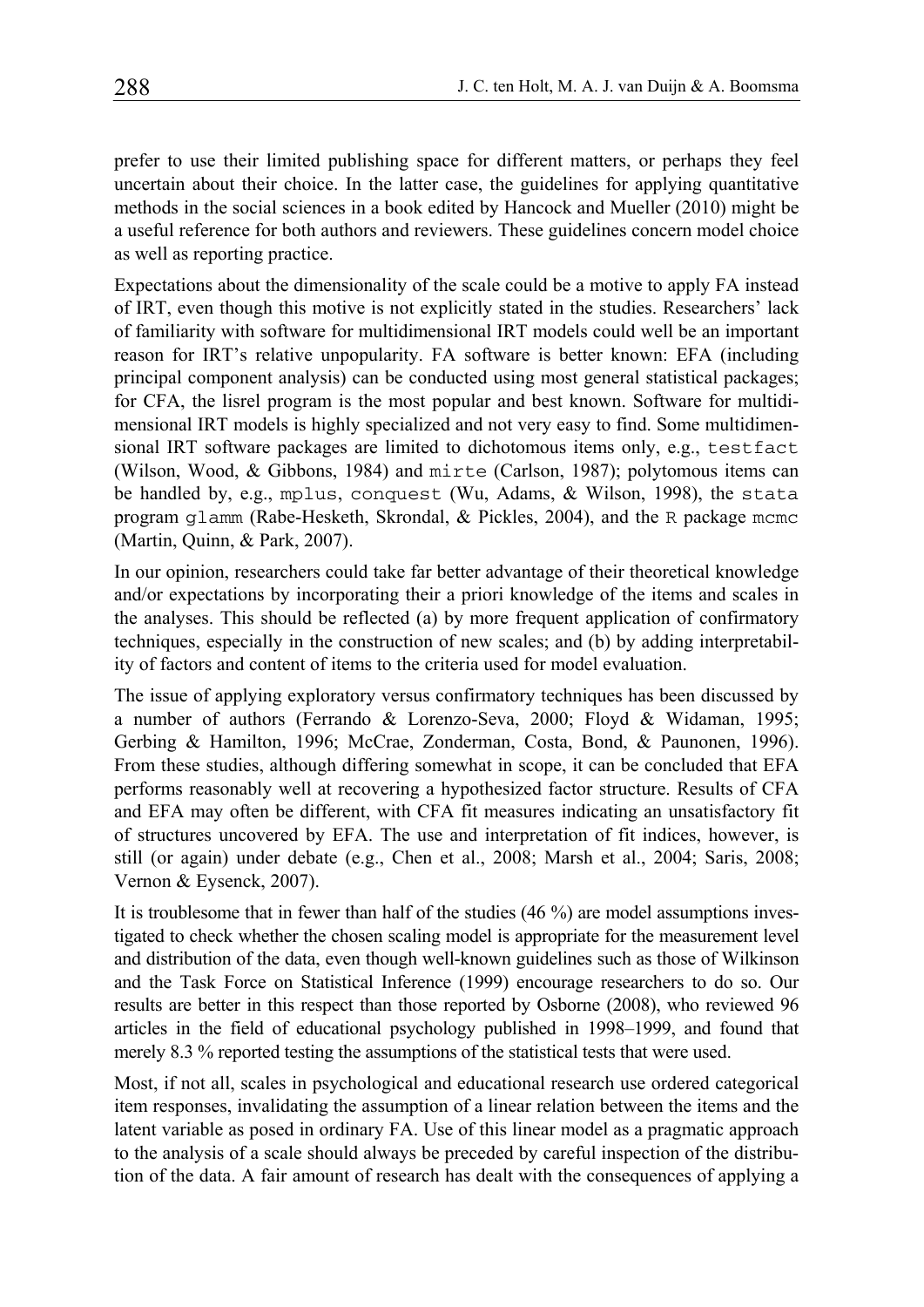linear factor model to polytomous data (e.g., Boomsma, 1983; Coenders, Satorra, & Saris, 1997; Flora & Curran, 2004; Hoogland, 1999; Jöreskog & Moustaki, 2001; Moustaki et al., 2004; B. O. Muthén & Kaplan, 1985, 1992). From these studies it could be concluded that categorical and ordinal data raise no serious problems as long as the distribution of the item variables is approximately normal, illustrating the importance of examining model assumptions. When the distributional assumptions are violated, alternative, robust estimators are proposed that might require specialized software and consultation with methodological experts.

The final question is: What can we learn from the present study, other than *"most scale research uses FA, some uses IRT, and hardly any uses both"?* Most importantly, we learn that far too often models are applied without proper justification. Model assumptions could and should be investigated more frequently. If limited publication space is a bottleneck, authors could consider referring to a website where the results of their analyses would be available for interested fellow researchers. Journal editors may want to encourage such practice by providing journal web space. If expertise is a factor that is lacking, a more frequent collaboration between substantive researchers and statisticians/psychometricians should be encouraged, requiring an active role for both parties. Finally, the education in methodology and statistics for (future) scale developers in the fields of psychology and education might need some reconsideration and reinforcement, again requiring an active role for both substantive researchers and methodological experts.

#### **Author note**

This research was supported by the Netherlands Organisation for Scientific Research [NWO], file 400–04–137. The authors thank Charles Lewis, Marieke Timmerman, and two anonymous reviewers for their helpful comments and suggestions.

#### **References**

References marked with an asterisk indicate studies included in the review.

- Adams, R. J. (2005). Reliability as a measurement design effect. *Studies in Educational Evaluation, 31*, 162-172.
- \* Aluja, A., Blanch, A., & García, L. F. (2005). Dimensionality of the Maslach Burnout Inventory in school teachers: A study of several proposals. *European Journal of Psychological Assessment, 21*, 67-76.
- American Psychological Association. (2001). *Publication manual of the American Psychological Association* (5th ed.). Washington, DC: Author.
- American Psychological Association. (2010). *Publication manual of the American Psychological Association* (6th ed.). Washington, DC: Author.
- Arbuckle, J. (1995-2006). Amos 7.0 user's guide [Computer software manual]. Chicago: SPSS.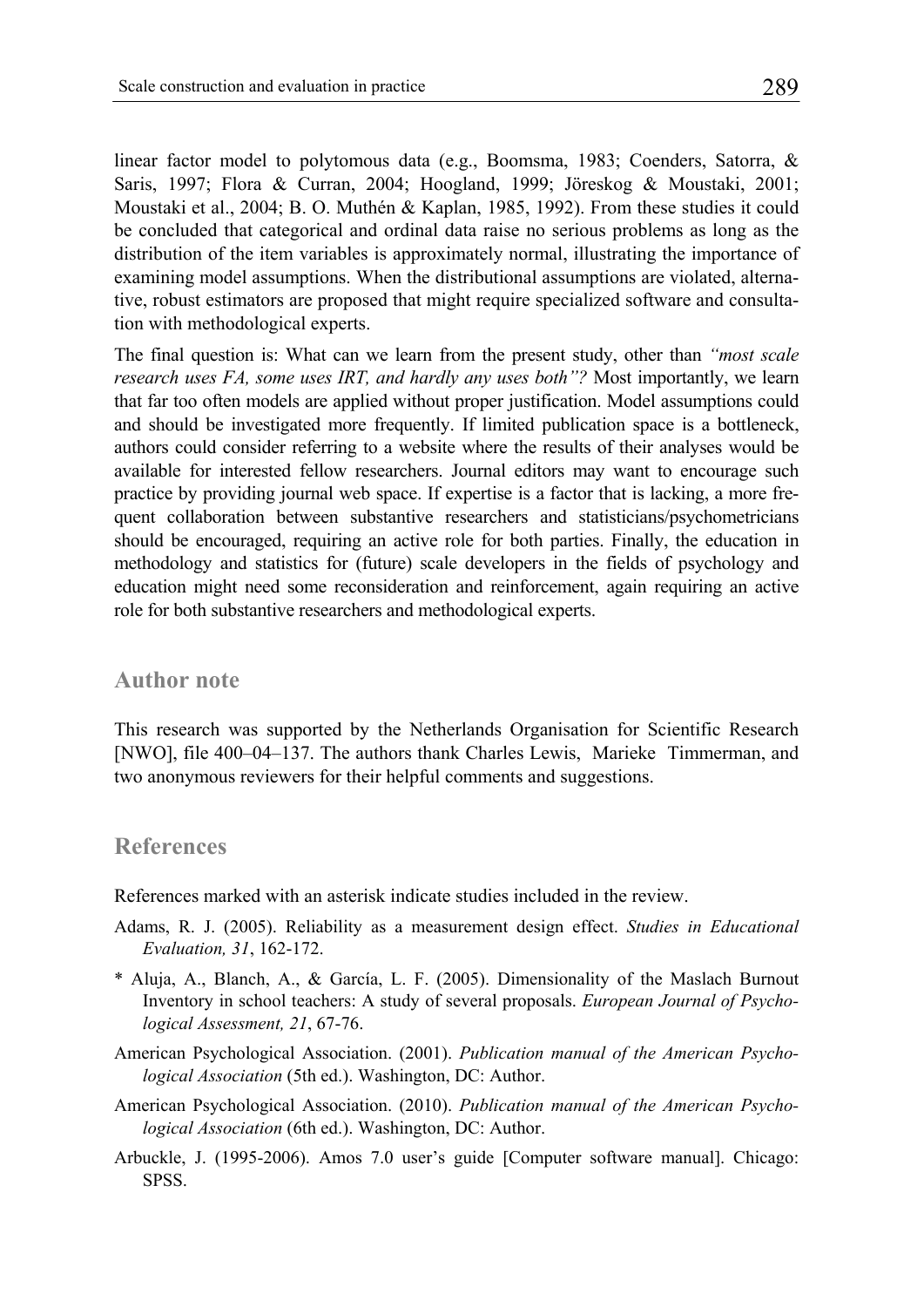- \* Arrindell, W., Akkerman, A., Bagés, N., Feldman, L., Caballo, V. E., Oei, T. P., et al. (2005). The short-EMBU in Australia, Spain, and Venezuela. *European Journal of Psychological Assessment, 21*, 56-66.
- \* Aycicegi, A., Dinn, W. M., & Harris, C. L. (2005). Validation of Turkish and English Versions of the Schizotypal Personality Questionnaire–B. *European Journal of Psychological Assessment, 21*, 34-43.
- Bacon, D. R., Sauer, P. S., & Young, M. (1995). Composite reliability in structural equation modeling. *Educational and Psychological Measurement, 55*, 394-406.
- Bandalos, D. L., & Finney, S. J. (2010). Factor analysis: Exploratory and confirmatory. In G. R. Hancock & R. O. Mueller (Eds.), *The reviewer's guide to quantitative methods in the social sciences* (pp. 93-114). New York: Routledge.
- Bentler, P. M. (1989). EQS structural equations program manual [Computer software manual]. Los Angeles, CA: BMDP Statistical Software.
- Bentler, P. M. (1995). EQS program manual [Computer software manual]. Encino, CA: Multivariate Software.
- Bentler, P. M. (2009). Alpha, dimension-free, and model-based internal consistency reliability. *Psychometrika, 74*, 137-143.
- \* Beyers, W., Goossens, L., Calster, B. V., & Duriez, B. (2005). An alternative substantive factor structure of the Emotional Autonomy Scale. *European Journal of Psychological Assessment, 21*, 147-155.
- Birnbaum, A. (1968). Some latent trait models. In F. M. Lord & M. R. Novick (Eds.), *Statistical theories of mental test scores* (pp. 397-424). Reading, MA: Addison-Wesley.
- Bollen, K. A. (1989). *Structural equations with latent variables*. New York: Wiley.
- Boomsma, A. (1983). *On the robustness of LISREL (maximum likelihood estimation) against small sample size and non-normality*. Amsterdam: Sociometric Research Foundation.
- Boomsma, A. (2000). Reporting analyses of covariance structures. *Structural Equation Modeling, 7*, 461-483.
- Brown, T. A. (2006). *Confirmatory factor analysis for applied research*. New York: The Guilford Press.
- Browne, M. W., & Cudeck, R. (1993). Alternative ways of assessing model fit. In K. A. Bollen & J. S. Long (Eds.), *Testing structural equation models* (pp. 136-162). Beverly Hills, CA: Sage.
- \* Calvete, E., Estévez, A., Arroyabe, E. L. de, & Ruiz, P. (2005). The Schema Questionnaire–Short Form. *European Journal of Psychological Assessment, 21*, 90-99.
- Camstra, A., & Boomsma, A. (1992). Cross-validation in regression and covariance structure analysis. *Sociological Methods & Research, 21*, 89-115.
- \* Caprara, G. V., Steca, P., Zelli, A., & Capanna, C. (2005). A new scale for measuring adults' prosocialness. *European Journal of Psychological Assessment, 21*, 77-89.
- Carlson, J. E. (1987). Multidimensional item response theory estimation: A computer program [Computer software manual]. Retrieved from http://www.act.org/research/reports/ pdf/ACT RR87-19.pdf.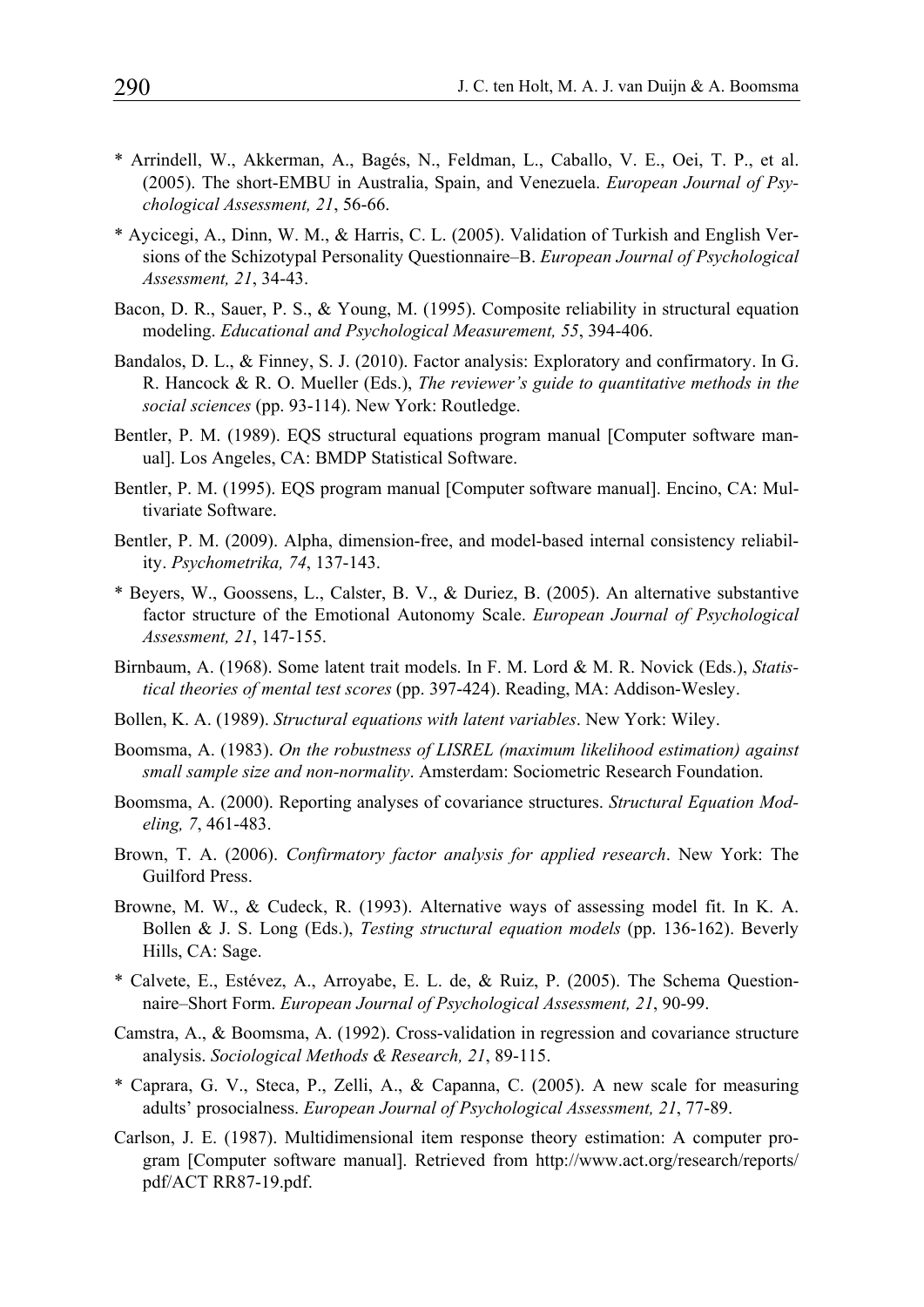- \* Cashin, S. E., & Elmore, P. B. (2005). The Survey of Attitudes Toward Statistics Scale: A construct validity study. *Educational and Psychological Measurement, 65*, 509-524.
- Chen, F., Curran, P. J., Bollen, K. A., Kirby, J., & Paxton, P. (2008). An empirical evaluation of the use of fixed cutoff points in RMSEA test statistic in structural equation models. *Sociological Methods & Research, 36*, 462-494.
- \* Clark, D. A., Antony, M. M., Beck, A. T., Swinson, R. P., & Steer, R. A. (2005). Screening for obsessive and compulsive symptoms: Validation of the Clark-Beck Obsessive-Compulsive Inventory. *Psychological Assessment, 17*, 132-143.
- Coenders, G., Satorra, A., & Saris, W. E. (1997). Alternative approaches to structural modeling of ordinal data: A Monte Carlo study. *Structural Equation Modeling, 4*, 261-282.
- Cortina, J. M. (1993). What is coefficient alpha? An examination of theory and applications. *Journal of Applied Psychology, 78*, 98-104.
- Cronbach, L. J. (1951). Coefficient alpha and the internal structure of tests. *Psychometrika, 16*, 297-334.
- Cudeck, R. (1989). Analysis of correlation matrices using covariance structure models. *Psychological Bulletin, 105*, 317-327.
- Cudeck, R., & Browne, M. W. (1983). Cross-validation of covariance structures. *Multivariate Behavioral Research, 18*, 147-167.
- De Ayala, R. J. (2010). Item response theory. In G. R. Hancock & R. O. Mueller (Eds.), *The reviewer's guide to quantitative methods in the social sciences* (pp. 155-171). New York: Routledge.
- \* De Frias, C. M., & Dixon, R. A. (2005). Confirmatory factor structure and measurement invariance of the Memory Compensation Questionnaire. *Psychological Assessment, 17*, 168-178.
- Ferrando, P. J., & Lorenzo-Seva, U. (2000). Unrestricted versus restricted factor analysis of multidimensional test items: Some aspects of the problem and some suggestions. *Psicológica, 21*, 301-323.
- \* Fletcher, R., & Hattie, J. (2005). Gender differences in physical self-concept: A multidimensional differential item functioning analysis. *Educational and Psychological Measurement, 65*, 657-667.
- Flora, D. B., & Curran, P. J. (2004). An empirical evaluation of alternative methods of estimation for confirmatory factor analysis with ordinal data. *Psychological Methods, 9*, 466- 491.
- Floyd, F. J., & Widaman, K. F. (1995). Factor analysis in the development and refinement of clinical assessment instruments. *Psychological Assessment, 7*, 286-299.
- Fox, J. (2006). Structural equation modeling with the sem package in R. *Structural Equation Modeling, 13*, 465-486.
- Fox, J., Kramer, A., & Friendly, M. (2010). sem (R package Version 0.9–20): Structural equation models [Computer software]. Retrieved from CRAN.R-project.org/package= sem.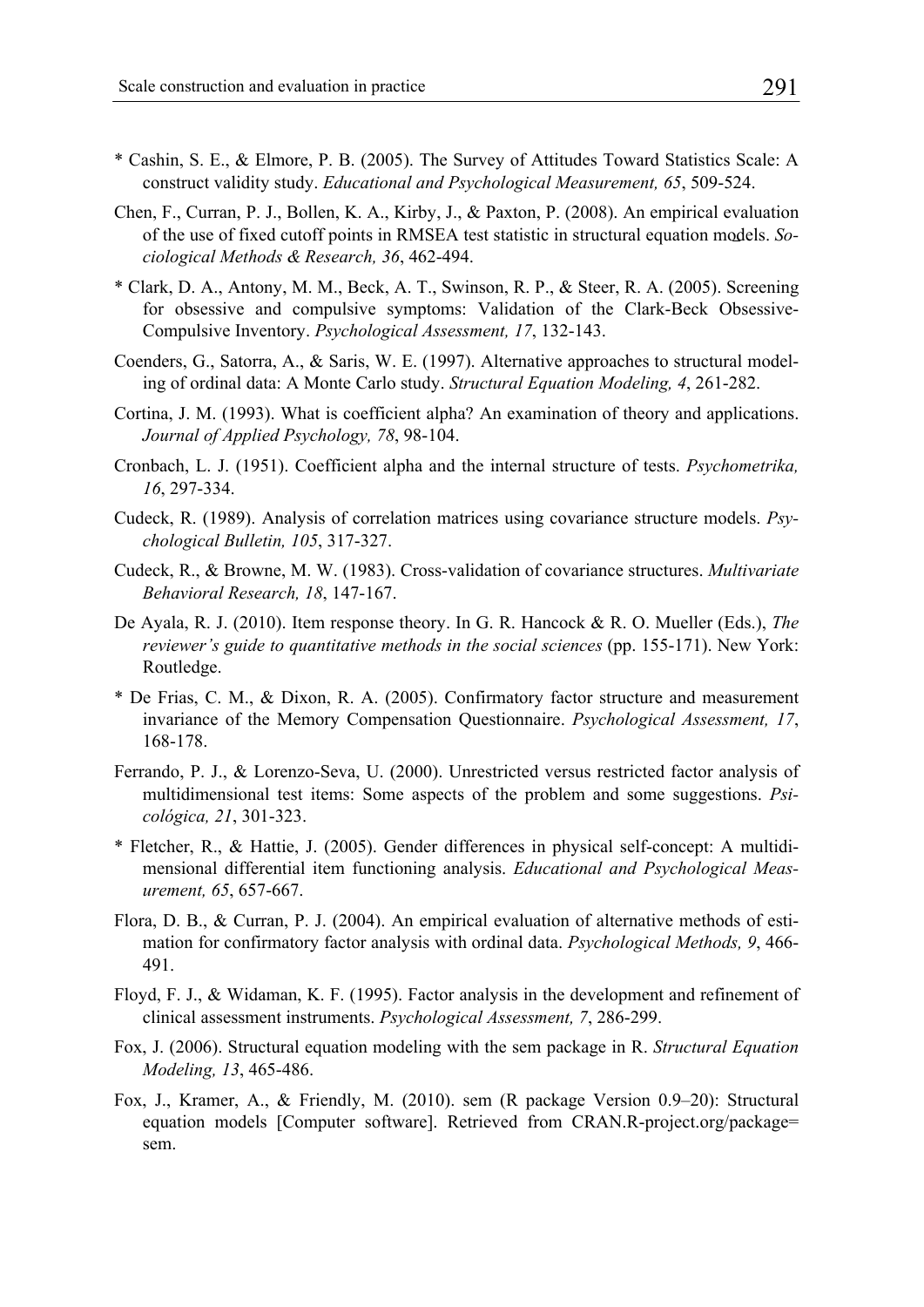- Gerbing, D. W., & Hamilton, J. G. (1996). Viability of exploratory factor analysis as a precursor to confirmatory factor analysis. *Structural Equation Modeling, 3*, 62-72.
- \* Ghaderi, A. (2005). Psychometric properties of the Self-Concept Questionnaire. *European Journal of Psychological Assessment, 21*, 139-146.
- Glöckner-Rist, A., & Hoijtink, H. (2003). The best of both worlds: Factor analysis of dichotomous data using item response theory and structural equation modeling. *Structural Equation Modeling, 10*, 544-565.
- \* Glutting, J. J., Watkins, M. W., & Youngstrom, E. A. (2005). ADHD and college students: Exploratory and confirmatory factor structures with student and parent data. *Psychological Assessment, 17*, 44-55.
- Green, B. F., Bock, D., Humphreys, L. G., Linn, R. L., & Reckase, M. D. (1984). Technical guidelines for assessing computerized adaptive tests. *Journal of Educational Measurement, 21*, 347-360.
- Green, S. B., & Yang, Y. (2009a). Commentary on coefficient alpha: A cautionary tale. *Psychometrika, 74*, 121-135.
- Green, S. B., & Yang, Y. (2009b). Reliability of summed item scores using structural equation modeling: An alternative to coefficient alpha. *Psychometrika, 74*, 155-167.
- \* Grothe, K. B., Dutton, G. R., Jones, G. N., Bodenlos, J., Ancona, M., & Brantley, P. J. (2005). Validation of the Beck Depression Inventory–II in a low-income African American sample of medical outpatients. *Psychological Assessment, 17*, 110-114.
- Guttman, L. (1945). A basis for analyzing test-retest reliability. *Psychometrika, 23*, 297-308.
- Hancock, G. R., & Mueller, R. O. (Eds.). (2010). *The reviewer's guide to quantitative methods in the social sciences*. New York: Routledge.
- Harman, H. H. (1968). *Modern factor analysis* (2nd ed.). Chicago: University of Chicago.
- Hatcher, L. (1994). *A step-by-step approach to using the SAS system for factor analysis and structural equation modeling.* Cary, NC: SAS Institute.
- \* Heinitz, K., Liepmann, D., & Felfe, J. (2005). Examining the factor structure of the MLQ: Recommendation for a reduced set of factors. *European Journal of Psychological Assessment, 21*, 182-190.
- Holzinger, K. J. (1944). A simple method of factor analysis. *Psychometrika, 9*, 257-262.
- \* Hong, S., & Wong, E. C. (2005). Rasch rating scale modeling of the Korean version of the Beck Depression Inventory. *Educational and Psychological Measurement, 65*, 124-139.
- Hoogland, J. J. (1999). *The robustness of estimation methods for covariance structure analysis*. Unpublished doctoral dissertation, University of Groningen.
- Hoyle, R. H., & Panter, A. T. (1995). Writing about structural equation models. In R. H. Hoyle (Ed.), *Structural equation modeling: Concepts, issues and applications* (pp. 158- 198). Thousand Oaks, CA: Sage.
- Hu, L., & Bentler, P. M. (1995). Evaluating model fit. In R. H. Hoyle (Ed.), *Structural equation modeling: Concepts, issues and applications* (pp. 76-99). Thousand Oaks, CA: Sage.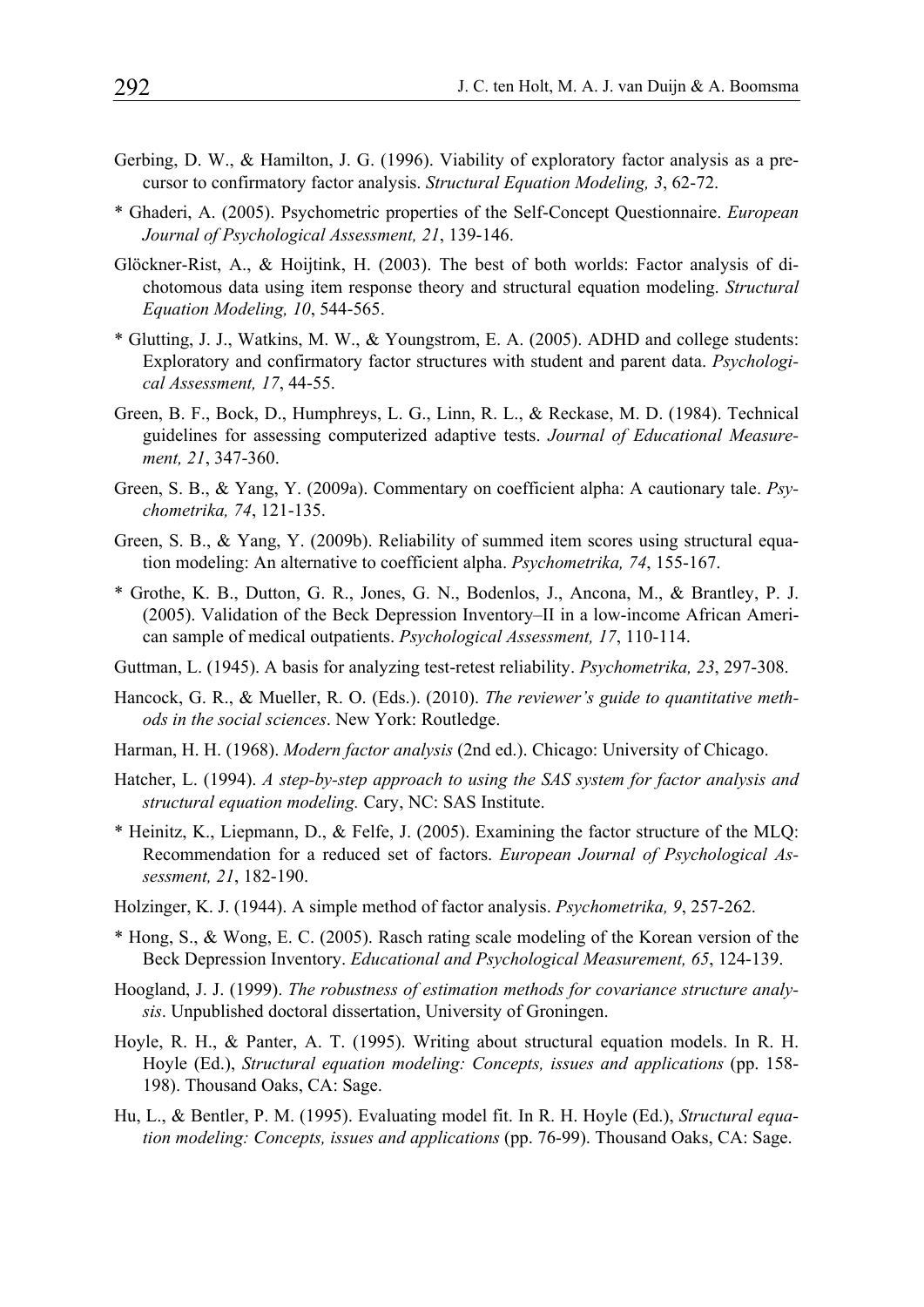- Hu, L., & Bentler, P. M. (1998). Fit indices in covariance structure modeling: Sensitivity to underparameterized model misspecification. *Psychological Methods, 4*, 424-453.
- Hu, L., & Bentler, P. M. (1999). Cutoff criteria for fit indexes in covariance structure analysis: Conventional criteria versus new alternatives. *Structural Equation Modeling, 6*, 1-55.
- Iacobucci, D., & Duhachek, A. (2003). Advancing alpha: Measuring reliability with confidence. *Journal of Consumer Psychology, 13*, 478-487.
- \* Inglés, C. J., Hidalgo, M. D., & Méndez, F. X. (2005). Interpersonal difficulties in adolescence: A new self-report measure. *European Journal of Psychological Assessment, 21*, 11-22.
- Jackson, P. H., & Agunwamba, C. C. (1977). Lower bounds for the reliability of the total score on a test composed of non-homogeneous items: I: Algebraic lower bounds. *Psychometrika, 42*, 567-578.
- Jöreskog, K. G., & Moustaki, I. (2001). Factor analysis of ordinal variables: A comparison of three approaches. *Multivariate Behavioral Research, 36*, 347-387.
- Jöreskog, K. G., & Sörbom, D. (1996). LISREL 8: User's reference guide [Computer software manual]. Chicago: Scientific Software International.
- \* Joseph, S., Linley, P. A., Andrews, L., Harris, G., Howle, B., & Woodward, C. (2005). Assessing positive and negative changes in the aftermath of adversity: Psychometric evaluation of the Changes in Outlook Questionnaire. *Psychological Assessment, 17*, 70- 80.
- Kamata, A., & Bauer, D. J. (2008). A note on the relation between factor analytic and item response theory models. *Structural Equation Modeling, 15*, 136-153.
- Kline, R. (1998). *Principles and practice of structural equation modeling*. New York: The Guilford Press.
- Knol, D. L., & Berger, M. P. F. (1991). Empirical comparison between factor analysis and multidimensional item response models. *Multivariate Behavioral Research, 26*, 457-477.
- Koning, A. J., & Franses, P. H. (2003, June). *Confidence intervals for Cronbach's coefficient alpha values* (Tech. Rep. No. ERS-2003–041-MKT). Rotterdam, the Netherlands: Erasmus Research Institute of Management. Retrieved from http://publishing.eur.nl/ir/repub/ asset/431/ERS-2003-041-MKT.pdf.
- \* Kotov, R., Schmidt, N. B., Zvolensky, M. J., Vinogradov, A., & Antipova, A. V. (2005). Adaptation of panic-related psychopathology measures to Russian. *Psychological Assessment, 17*, 242-246.
- \* Le, H., Casillas, A., Robbins, S. B., & Langley, R. (2005). Motivational and skills, social, and self-management predictors of college outcomes: Constructing the Student Readiness Inventory. *Educational and Psychological Measurement, 65*, 482-508.
- \* Leite, W. L., & Beretvas, S. N. (2005). Validation of scores on the Marlowe-Crowne Social Desirability Scale and the Balanced Inventory of Desirable Responding. *Educational and Psychological Measurement, 65*, 140-154.
- \* Longley, S. L., Watson, D., & Noyes, R., Jr. (2005). Assessment of the hypochondriasis domain: The Multidimensional Inventory of Hypochondriacal Traits (MIHT). *Psychological Assessment, 17*, 3-14.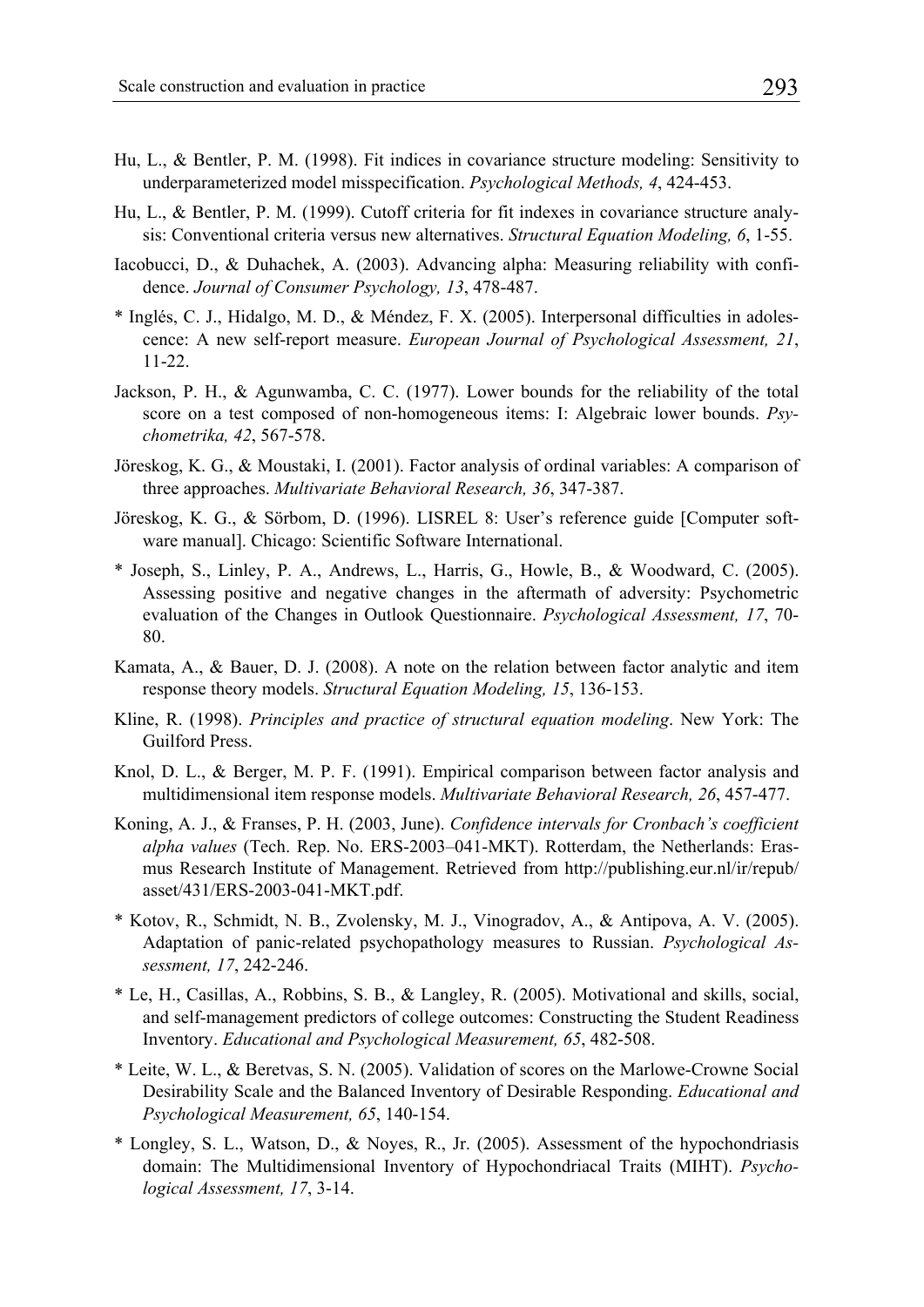- \* Lowe, P. A., & Reynolds, C. R. (2005). Factor structure of AMAS-C scores across gender among students in collegiate settings. *Educational and Psychological Measurement, 65*, 687-708.
- \* Marsh, H. W., Ellis, L. A., Parada, R. H., Richards, G., & Heubeck, B. (2005). A short version of the Self Description Questionnaire II: Operationalizing criteria for short-form evaluation with new applications of confirmatory factor analyses. *Psychological Assessment, 17*, 81-102.
- Marsh, H. W., & Hau, K.-T. (1999). Confirmatory factor analysis: Strategies for small sample sizes. In R. H. Hoyle (Ed.), *Statistical strategies for small sample research* (pp. 251-306). Thousand Oaks, CA: Sage.
- Marsh, H. W., Hau, K.-T., Balla, J. R., & Grayson, D. (1998). Is more ever too much? The number of indicators per factor in confirmatory factor analysis. *Multivariate Behavioral Research, 33*, 181-220.
- Marsh, H. W., Hau, K.-T., & Wen, Z. (2004). In search of golden rules: Comment on hypothesis-testing approaches to setting cutoff values for fit indexes and dangers in overgeneralizing Hu and Bentler's (1999) findings. *Structural Equation Modeling, 11*, 320-341.
- Martin, A. D., Quinn, K. M., & Park, J. H. (2007). MCMCpack: Markov chain Monte Carlo (MCMC) package. R package Version 0.9–2 [Computer software]. Retrieved from http://mcmcpack.wustl.edu.
- McCrae, R. R., Zonderman, A. B., Costa, P. T., Jr., Bond, M. H., & Paunonen, S. V. (1996). Evaluating replicability of factors in the Revised NEO Personality Inventory: Confirmatory factor analysis versus Procrustes rotation. *Journal of Personality and Social Psychology, 70*, 552-566.
- McDonald, R. P. (1970). The theoretical foundations of principal factor analysis, canonical factor analysis, and alpha factor analysis. *British Journal of Mathematical and Statistical Psychology, 23*, 1-21.
- McDonald, R. P., & Ho, M.-H. R. (2002). Principles and practice in reporting structural equation models. *Psychological Methods, 7*, 64-82.
- Meade, A. W., & Lautenschlager, G. J. (2004). A comparison of item response theory and confirmatory factor analytic methodologies for establishing measurement equivalence/invariance. *Organizational Research Methods, 7*, 361-388.
- Mehta, P. D., & Taylor, W. P. (2006, June). *On the relationship between item response theory and factor analysis of ordinal variables: Multiple group case.* Paper presented at the 71st annual meeting of the Psychometric Society, HEC Montreal, Canada.
- Molenaar, I. W. (1974). De logistische en de normale kromme [The logistic and the normal curve]. *Nederlands Tijdschrift voor de Psychologie, 29*, 415-420.
- Moustaki, I., Jöreskog, K. G., & Mavridis, D. (2004). Factor models for ordinal variables with covariate effects on the manifest and latent variables: A comparison of LISREL and IRT approaches. *Structural Equation Modeling, 11*, 487-513.
- Mueller, R. O. (1996). *Basic principles of structural equation modeling: An introduction to LISREL and EQS.* New York: Springer.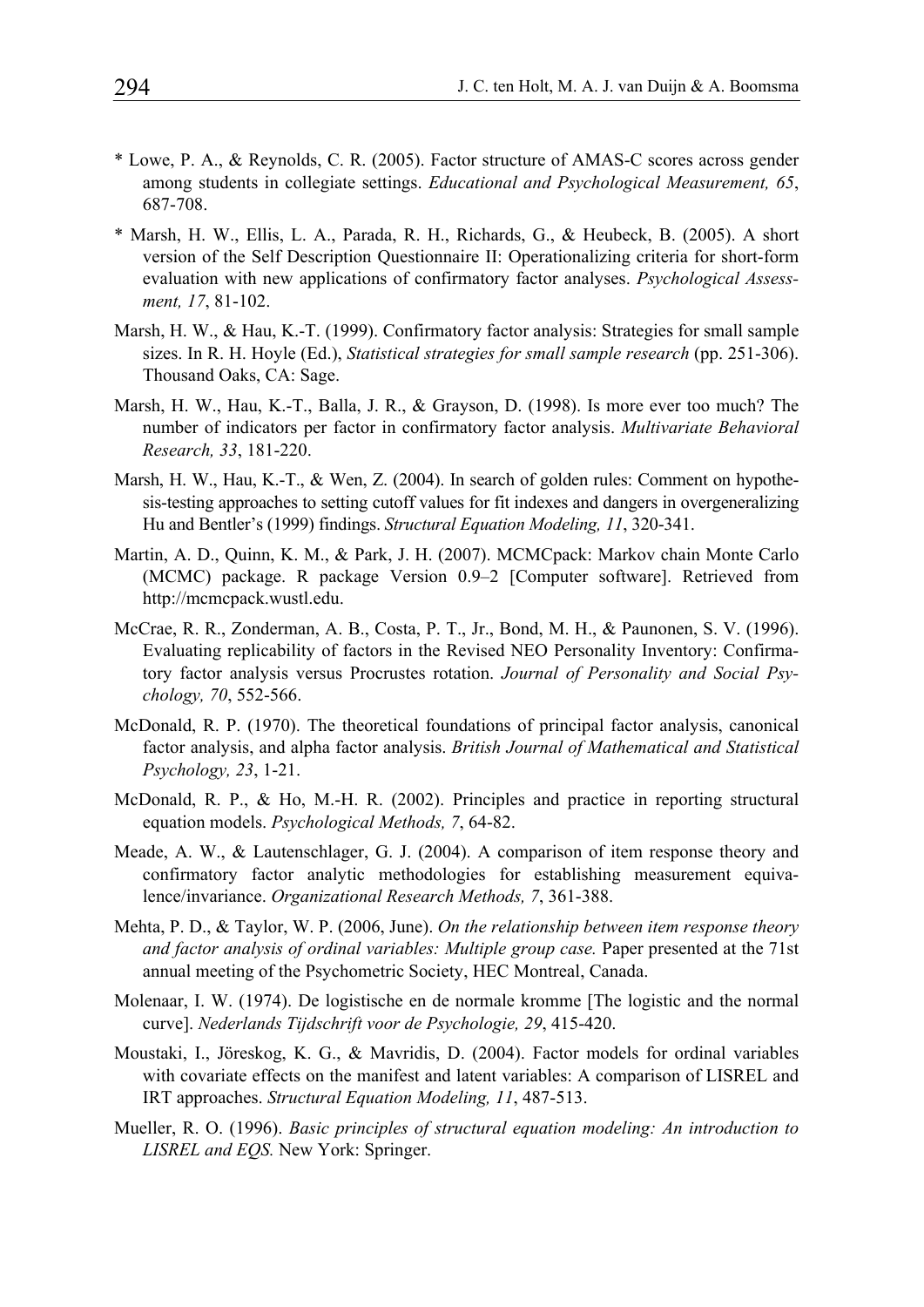- \* Muller, J. J., Creed, P. A., Waters, L. E., & Machin, M. A. (2005). The development and preliminary testing of a scale to measure the latent and manifest benefits of employment. *European Journal of Psychological Assessment, 21*, 191-198.
- Muthén, B. O., & Kaplan, D. (1985). A comparison of some methodologies for the factor analysis of non-normal Likert variables. *British Journal of Mathematical and Statistical Psychology, 38*, 171-189.
- Muthén, B. O., & Kaplan, D. (1992). A comparison of some methodologies for the factor analysis of non-normal Likert variables: A note on the size of the model. *British Journal of Mathematical and Statistical Psychology, 45*, 19-30.
- Muthén, L. K., & Muthén, B. O. (1998–2010). Mplus user's guide (6th ed.) [Computer software manual]. Los Angeles, CA: Author.
- Neale, M. C., Boker, S. M., Xie, G., & Maes, H. H. (2003). Mx: Statistical modeling (6th ed.) [Computer software manual]. Retrieved from http://www.vipbg.vcu.edu/~vipbg/software/ mxmanual.pdf. Richmond: Virginia Commonwealth University, Department of Psychiatry.
- Nunnally, J. C. (1978). *Psychometric theory* (2nd ed.). New York: McGraw-Hill.
- OpenMx Development Team. (2010). OpenMx documentation [Computer software manual]. Retrieved from http://openmx.psyc.virginia.edu/docs/OpenMx/ latest/OpenMxUserGuide. pdf.
- Osborne, J. W. (2008). Sweating the small stuff in educational psychology: how effect size and power reporting failed to change from 1969 to 1999, and what that means for the future of changing practices. *Educational Psychology, 28*, 151-160.
- \* Pett, M. A., & Johnson, M. J. M. (2005). Development and psychometric evaluation of the Revised University Student Hassles Scale. *Educational and Psychological Measurement, 65*, 984-1010.
- Rabe-Hesketh, S., Skrondal, A., & Pickles, A. (2004). GLLAMM manual. U.C. Berkeley division of biostatistics working paper series. Working paper 160 [Computer software manual]. Retrieved from http://www.bepress.com/ucbbiostat/paper160.
- Raju, N. S., Laffitte, L. J., & Byrne, B. M. (2002). Measurement equivalence: A comparison of methods based on confirmatory factor analysis and item response theory. *Journal of Applied Psychology, 87*, 517-529.
- Ramsay, J. O. (2000). TestGraf: A program for the graphical analysis of multiple choice test and questionnaire data [Computer software manual]. Retrieved from ftp://ego.psych. mcgill.ca/pub/ramsay/testgraf/.
- Raykov, T. (1998). Coefficient alpha and composite reliability with interrelated nonhomogeneous items. *Applied Psychological Measurement, 22*, 375-385.
- Raykov, T., & Shrout, P. E. (2002). Reliability of scales with general structure: Point and interval estimation using a structural equation modeling approach. *Structural Equation Modeling, 9*, 195-212.
- Reise, S. P., Widaman, K. F., & Pugh, R. H. (1993). Confirmatory factor analysis and item response theory: Two approaches for exploring measurement invariance. *Psychological Bulletin, 114*, 552-566.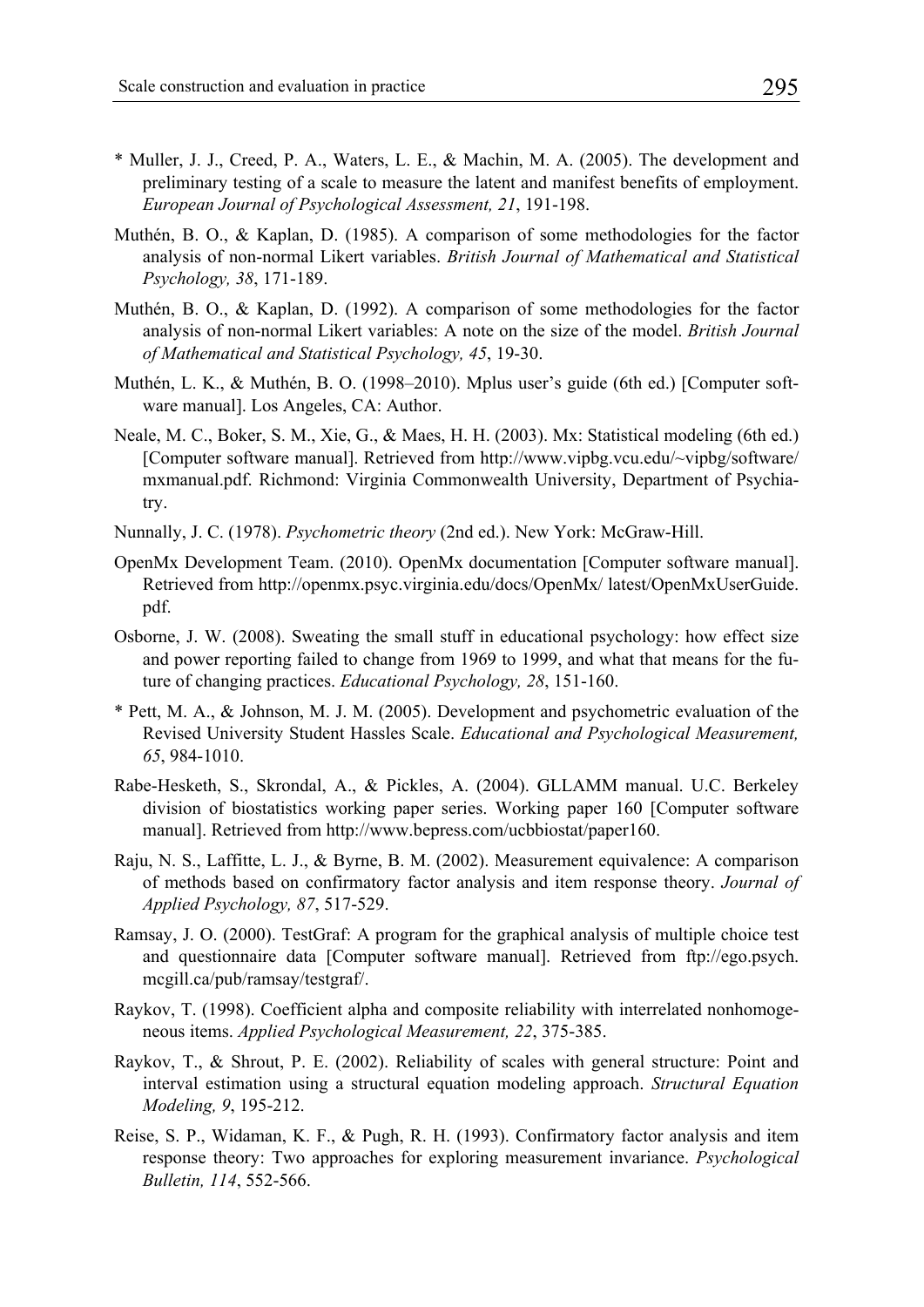- Revelle, W., & Zinbarg, R. E. (2009). Coefficients alpha, beta, omega, and the glb: Comments on Sijtsma. *Psychometrika, 74*, 145-154.
- \* Rivas, T., Bersabé, R., & Berrocal, C. (2005). Application of the Double Monotonicity Model to polytomous items, scalability of the Beck depression items on subjects with eating disorders. *European Journal of Psychological Assessment, 21*, 1-10.
- Rosseel, Y. (2010). lavaan (R package Version 0.3–1): Latent variable analysis [Computer software]. Retrieved from http://CRAN.R-project.org/package=lavaan.
- \* Sabourin, S., Valois, P., & Lussier, Y. (2005). Development and validation of a brief version of the Dyadic Adjustment Scale with a nonparametric item analysis model. *Psychological Assessment, 17*, 15-27.
- Samejima, F. (1969). Estimation of latent ability using a response pattern of graded scores. *Psychometrika, 36*, 109-133.
- Saris, W. E. (2008, September). *Tests of structural equation models do not work: What to do?*  Paper presented at the 7th International Conference on Social Science Methodology, Naples, Italy.
- Satorra, A., & Saris, W. E. (1985). Power of the likelihood ratio test in covariance structure analysis. *Psychometrika, 50*, 83-90.
- Scargle, J. D. (2000). Publication bias: The "file-drawer" problem in scientific inference. *Journal of Scientific Exploration, 14*, 91-106.
- \* Shevlin, M., & Adamson, G. (2005). Alternative factor models and factorial invariance of the GHQ-12: A large sample analysis using confirmatory factor analysis. *Psychological Assessment, 17*, 231-236.
- Sijtsma, K. (2009a). On the use, the misuse, and the very limited usefulness of Cronbach's alpha. *Psychometrika, 74*, 107-120.
- Sijtsma, K. (2009b). Reliability beyond theory and into practice. *Psychometrika, 74*, 169-173.
- \* Simms, L. J., Casillas, A., Clark, L. A., Watson, D., & Doebbeling, B. N. (2005). Psychometric evaluation of the restructured clinical scales of the MMPI2. *Psychological Assessment, 17*, 345-358.
- \* Stepleman, L. M., Darcy, M. U., & Tracey, T. J. (2005). Helping and coping attributions: Development of the Attribution of Problem Cause and Solution Scale. *Educational and Psychological Measurement, 65*, 525-542.
- Takane, Y., & De Leeuw, J. (1987). On the relationship between item response theory and factor analysis of discretized variables. *Psychometrika, 52*, 393-408.
- \* Toland, M. D., & De Ayala, R. J. (2005). A multilevel factor analysis of students' evaluations of teaching. *Educational and Psychological Measurement, 65*, 272-296.
- \* Tomás-Sábado, J., & Gómez-Benito, J. (2005). Construction and validation of the Death Anxiety Inventory (DAI). *European Journal of Psychological Assessment, 21*, 108-114.
- \* Torff, B., Sessions, D., & Byrnes, K. (2005). Assessment of teachers' attitudes about professional development. *Educational and Psychological Measurement, 65*, 820-830.